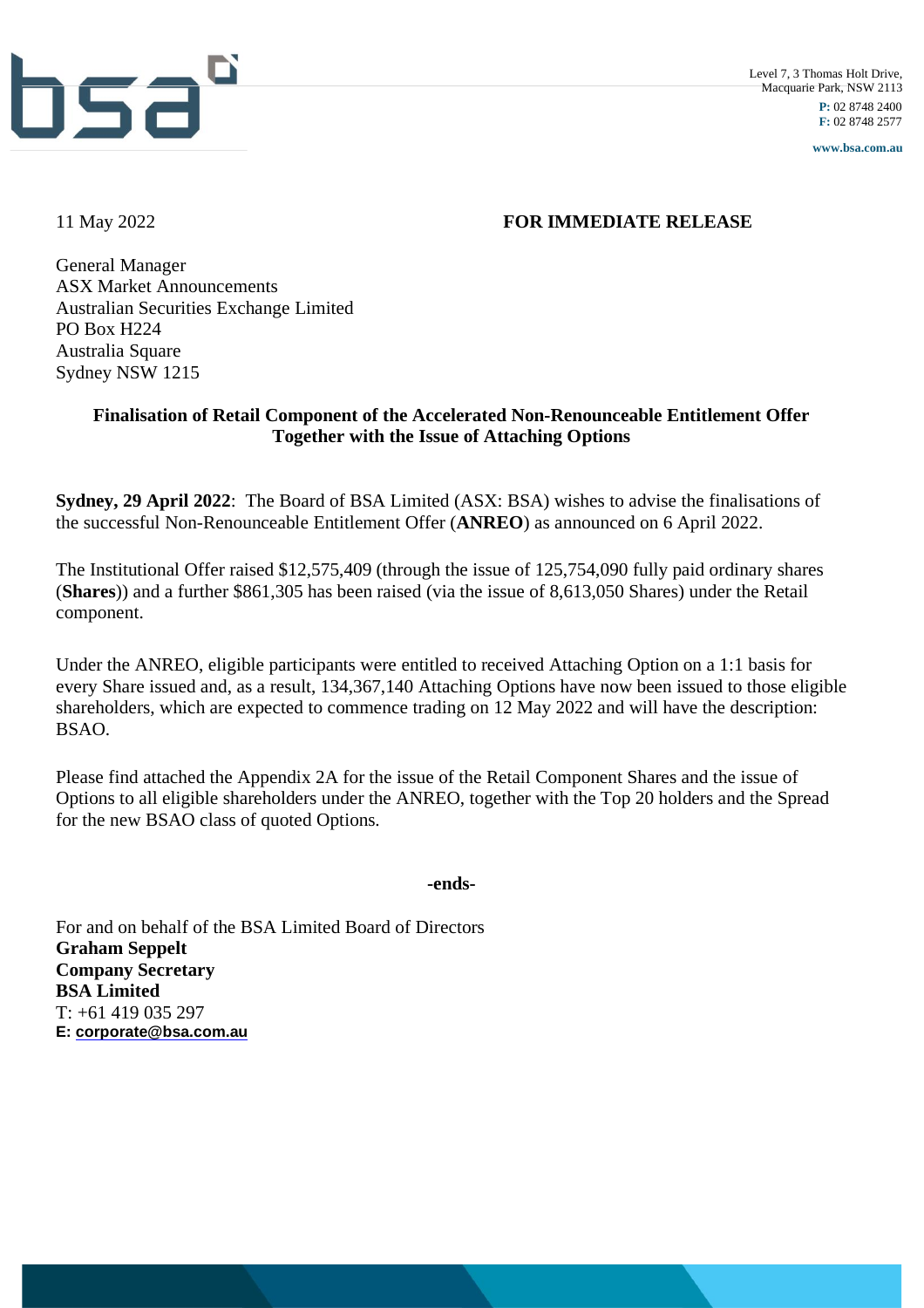## **Appendix 2A**

### **Application for quotation of +securities**

*Information or documents not available now must be given to ASX as soon as available. Information and documents given to ASX become ASX's property and may be made public.*

If you are an entity incorporated outside Australia and you are seeking quotation of a new class of *+securities other than CDIs, you will need to obtain and provide an International Securities Identification Number (ISIN) for that class. Further information on the requirement for the notification of* an ISIN is available from the Create Online Forms page. ASX is unable to create the new ISIN for non-*Australian issuers.*

*\*Denotes minimum information required for first lodgement of this form, with exceptions provided in specific notes for certain questions. The balance of the information, where applicable, must be provided as soon as reasonably practicable by the entity.*

| Question<br>no   | Question                                                                                                                                                                                                                                       | Answer                                                                                                                                    |
|------------------|------------------------------------------------------------------------------------------------------------------------------------------------------------------------------------------------------------------------------------------------|-------------------------------------------------------------------------------------------------------------------------------------------|
| 1.1              | *Name of entity<br>We (the entity here named) apply for<br>+quotation of the following +securities and                                                                                                                                         | <b>BSA Limited</b>                                                                                                                        |
|                  | agree to the matters set out in<br>Appendix 2A of the ASX Listing Rules. <sup>1</sup>                                                                                                                                                          |                                                                                                                                           |
| 1.2              | *Registration type and number<br>Please supply your ABN, ARSN, ARBN, ACN or<br>another registration type and number (if you supply<br>another registration type, please specify both the type<br>of registration and the registration number). | ACN 088 412 748                                                                                                                           |
| 1.3              | *ASX issuer code                                                                                                                                                                                                                               | <b>BSA</b>                                                                                                                                |
| 1.4              | *This announcement is<br>Tick whichever is applicable.                                                                                                                                                                                         | $\bowtie$<br>A new announcement<br>An update/amendment to a previous<br>announcement<br>A cancellation of a previous<br>⊔<br>announcement |
| 1.4a             | *Reason for update<br>Answer this question if your response to $Q$ 1.4 is an<br>update/amendment to previous announcement.                                                                                                                     |                                                                                                                                           |
| 1.4 <sub>b</sub> | *Date of previous announcement to this<br>update<br>Answer this question if your response to $Q$ 1.4 is an<br>update/amendment to previous announcement.                                                                                       |                                                                                                                                           |
| 1.4c             | *Reason for cancellation<br>Answer this question if your response to $Q$ 1.4 is "A<br>cancellation of a previous announcement"                                                                                                                 |                                                                                                                                           |

#### Part 1 – Entity and announcement details

<sup>1</sup> Appendix 2A of the Listing Rules includes a warranty that an offer of the securities for sale within 12 months after their issue will not require disclosure under section 707(3) or 1012C(6) of the Corporations Act. If you are in any doubt as to the application of, or the entity's capacity to give, this warranty, please see ASIC Regulatory Guide 173 *Disclosure for on-sale of securities and other financial products* and consult your legal adviser.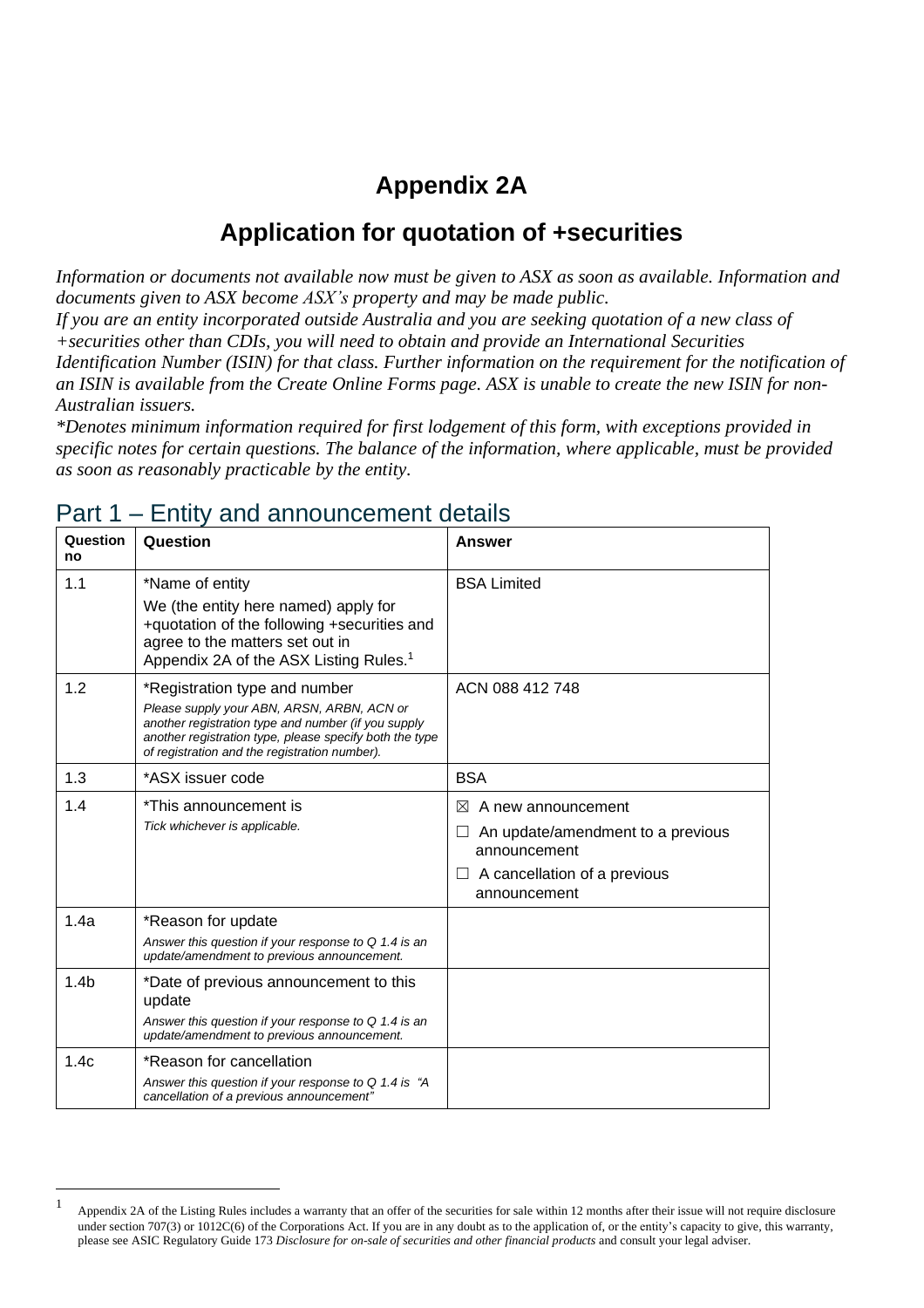| 1.4d | *Date of previous announcement to this<br>cancellation                                             |             |
|------|----------------------------------------------------------------------------------------------------|-------------|
|      | Answer this question if your response to $Q$ 1.4 is "A<br>cancellation of a previous announcement" |             |
| 1.5  | *Date of this announcement                                                                         | 11 May 2022 |

# Part 2 – Type of issue

| Question<br>No. | Question                                                                                                                                                                                                   |        | Answer                                                                                                                                                                                                  |
|-----------------|------------------------------------------------------------------------------------------------------------------------------------------------------------------------------------------------------------|--------|---------------------------------------------------------------------------------------------------------------------------------------------------------------------------------------------------------|
| 2.1             | *The +securities to be quoted are:<br>Select whichever item is applicable.<br>If you wish to apply for quotation of different types of issues<br>of securities, please complete a separate Appendix 2A for | ⊠      | +Securities issued as part of a<br>transaction or transactions previously<br>announced to the market in an<br>Appendix 3B                                                                               |
|                 | each type of issue.                                                                                                                                                                                        | $\Box$ | +Securities issued under a +dividend or<br>distribution plan                                                                                                                                            |
|                 |                                                                                                                                                                                                            | ⊔      | +Securities issued, transferred or re-<br>classified as a result of options being<br>exercised or other +convertible<br>securities being converted                                                      |
|                 |                                                                                                                                                                                                            | ⊔      | Unquoted partly paid +securities that<br>have been fully paid up and are now to<br>become quoted fully paid +securities                                                                                 |
|                 |                                                                                                                                                                                                            |        | Note: there is no need to apply for quotation of<br>the fully paid securities if the partly paid securities<br>were already quoted                                                                      |
|                 |                                                                                                                                                                                                            |        | $\Box$ + Restricted securities where the escrow<br>period has expired or is about to expire                                                                                                             |
|                 |                                                                                                                                                                                                            | ⊔      | +Securities previously issued under an<br>+employee incentive scheme where the<br>restrictions on transfer have ceased or<br>are about to cease                                                         |
|                 |                                                                                                                                                                                                            |        | $\Box$ +Securities issued under an +employee<br>incentive scheme that are not subject to<br>a restriction on transfer or that are to be<br>quoted notwithstanding there is a<br>restriction on transfer |
|                 |                                                                                                                                                                                                            |        | $\Box$ Other [please specify]                                                                                                                                                                           |
|                 |                                                                                                                                                                                                            |        | If you have selected 'other' please explain the<br>circumstances of the issue here:                                                                                                                     |
| 2.1a            | *Have the +securities to be quoted been<br>issued yet?                                                                                                                                                     | Yes    |                                                                                                                                                                                                         |
| 2.1a.1          | *What was their date of issue?<br>Answer this question if your response to Q2.1a is "Yes".                                                                                                                 |        | 11 May 2022                                                                                                                                                                                             |
| 2.1a.2          | *What is their proposed date of issue?<br>Answer this question if your response to $Q2.1a$ is "No".                                                                                                        |        |                                                                                                                                                                                                         |
| 2.2a.1          | *Date of Appendix 3B notifying the<br>market of the proposed issue of<br>+securities for which quotation is now<br>being sought                                                                            |        | 6 April 2022                                                                                                                                                                                            |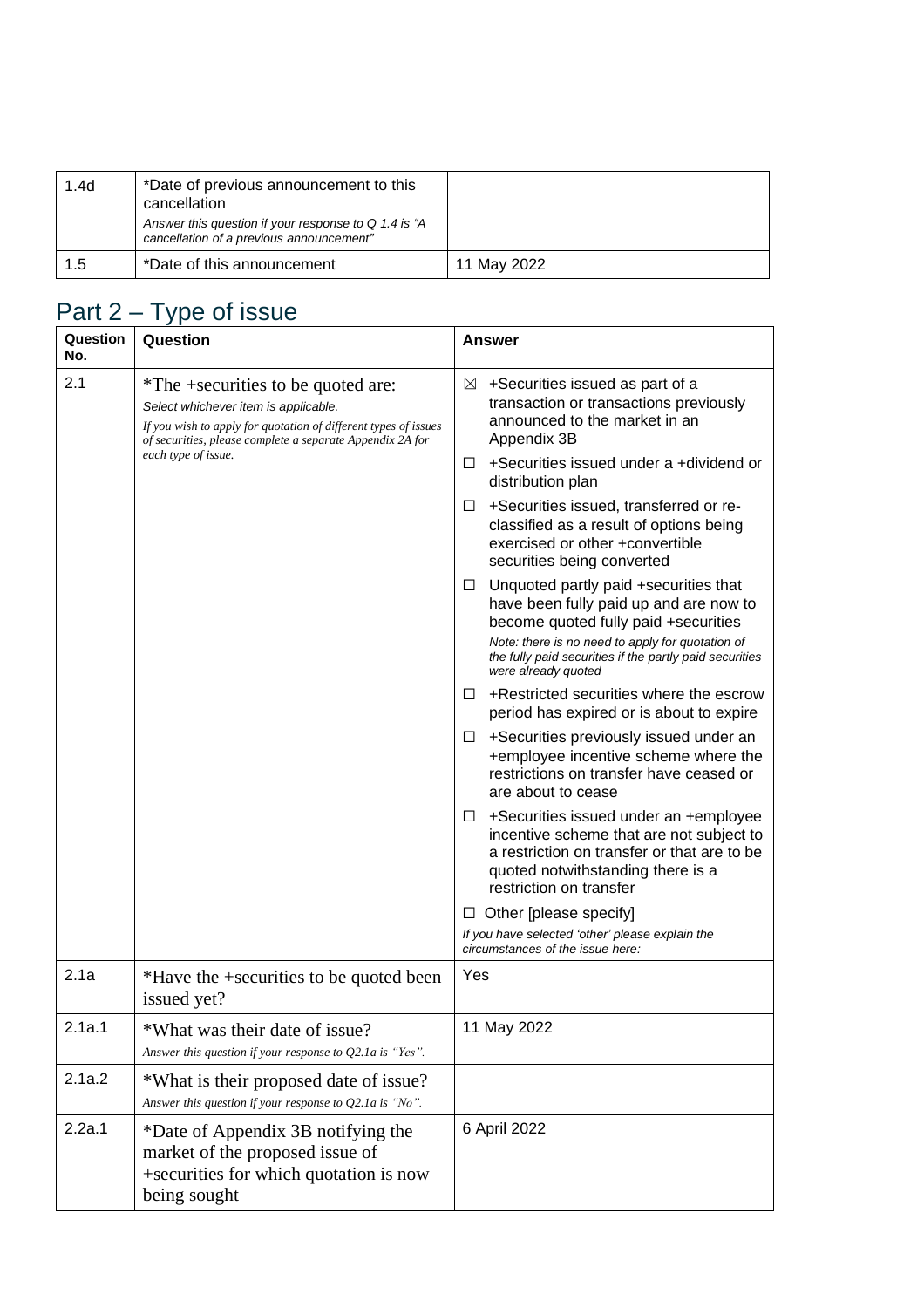|                    | Answer this question if your response to $Q2.1$ is "Securities"<br>issued as part of a transaction or transactions previously<br>announced to the market in an Appendix 3B"                                                                                                                                                                                                                                                                                                                                                                                                                                                                                                                              |                                                                                                                                                                                                                                                                                                                                                                                                                                                                                                                                                       |
|--------------------|----------------------------------------------------------------------------------------------------------------------------------------------------------------------------------------------------------------------------------------------------------------------------------------------------------------------------------------------------------------------------------------------------------------------------------------------------------------------------------------------------------------------------------------------------------------------------------------------------------------------------------------------------------------------------------------------------------|-------------------------------------------------------------------------------------------------------------------------------------------------------------------------------------------------------------------------------------------------------------------------------------------------------------------------------------------------------------------------------------------------------------------------------------------------------------------------------------------------------------------------------------------------------|
| 2.2a.2             | *Are there any further issues of +securities<br>yet to take place to complete the<br>transaction(s) referred to in the<br>Appendix 3B?                                                                                                                                                                                                                                                                                                                                                                                                                                                                                                                                                                   | Yes                                                                                                                                                                                                                                                                                                                                                                                                                                                                                                                                                   |
|                    | Answer this question if your response to Q2.1 is<br>"Securities issued as part of a transaction or<br>transactions previously announced to the market in an<br>Appendix 3B".                                                                                                                                                                                                                                                                                                                                                                                                                                                                                                                             |                                                                                                                                                                                                                                                                                                                                                                                                                                                                                                                                                       |
| 2.2a.2.1           | *Please provide details of the further issues<br>of +securities yet to take place to complete<br>the transaction(s) referred to in the<br>Appendix 3B<br>Answer this question if your response to Q2.1 is<br>"Securities issued as part of a transaction or<br>transactions previously announced to the market in an<br>Appendix 3B" and your response to Q2.2a.2 is "Yes".<br>Please provide details of the proposed dates and<br>number of securities for the further issues. This may<br>be the case, for example, if the Appendix 3B related to<br>an accelerated pro rata offer with an institutional<br>component being quoted on one date and a retail<br>component being quoted on a later date. | Under Section 4.6 of the Prospectus dated<br>6 April 2022, the Directors reserve the right<br>to offer and place the shortfall of any<br>Shares not subscribed for pursuant to the<br>Entitlement Offer, Institutional Bookbuild<br>and Top-Up Facility, at their discretion,<br>together with one (1) Attaching Option for<br>every one (1) Share placed (for no<br>additional consideration), at any time within<br>three months of the Closing Date, which<br>Shares will, in no circumstances, be issued<br>at an issue price of less than \$0.10 |
| 2.2 <sub>b.1</sub> | Date of Appendix 3A.1 lodged with ASX in<br>relation to the underlying +dividend or<br>distribution<br>Answer this question if your response to $Q2.1$ is "Securities"                                                                                                                                                                                                                                                                                                                                                                                                                                                                                                                                   |                                                                                                                                                                                                                                                                                                                                                                                                                                                                                                                                                       |
| 2.2c.1             | issued under a dividend or distribution plan".<br>Please state the number and type of<br>options that were exercised or other<br>+convertible securities that were converted                                                                                                                                                                                                                                                                                                                                                                                                                                                                                                                             |                                                                                                                                                                                                                                                                                                                                                                                                                                                                                                                                                       |
|                    | (including their ASX security code)<br>Answer this question if your response to $Q2.1$ is "Securities"<br>issued, transferred or re-classified as a result of options<br>being exercised or other convertible securities being<br>converted".                                                                                                                                                                                                                                                                                                                                                                                                                                                            |                                                                                                                                                                                                                                                                                                                                                                                                                                                                                                                                                       |
| 2.2c.2             | And the date the options were exercised or<br>other +convertible securities were<br>converted                                                                                                                                                                                                                                                                                                                                                                                                                                                                                                                                                                                                            |                                                                                                                                                                                                                                                                                                                                                                                                                                                                                                                                                       |
|                    | Answer this question if your response to Q2.1 is<br>"Securities issued, transferred or re-classified as a<br>result of options being exercised or other convertible<br>securities being converted".                                                                                                                                                                                                                                                                                                                                                                                                                                                                                                      |                                                                                                                                                                                                                                                                                                                                                                                                                                                                                                                                                       |
|                    | Note: If this occurred over a range of dates, enter the<br>first date and last date of the period in which the<br>options were exercised or convertible securities were<br>converted.                                                                                                                                                                                                                                                                                                                                                                                                                                                                                                                    |                                                                                                                                                                                                                                                                                                                                                                                                                                                                                                                                                       |
| 2.2c.3             | Is this all of the options or other<br>+convertible securities on issue of that type<br>(ie have all of those options now been<br>exercised or have all of those convertible<br>securities now been converted)?<br>Answer this question if your response to Q2.1 is<br>"Securities issued, transferred or re-classified as a<br>result of options being exercised or other convertible<br>securities being converted".                                                                                                                                                                                                                                                                                   | Yes or No<br>Note: If you have answered "No", consider whether<br>you need to lodge an Appendix 3H with ASX notifying<br>ASX of the cessation of some or all of the remaining<br>options or other convertible securities under Listing<br>Rule 3.10.E. This may the case, for example, if options<br>have lapsed because they have passed their expiry<br>date without being exercised, or convertible debt<br>securities have been repaid or redeemed without<br>being converted.                                                                    |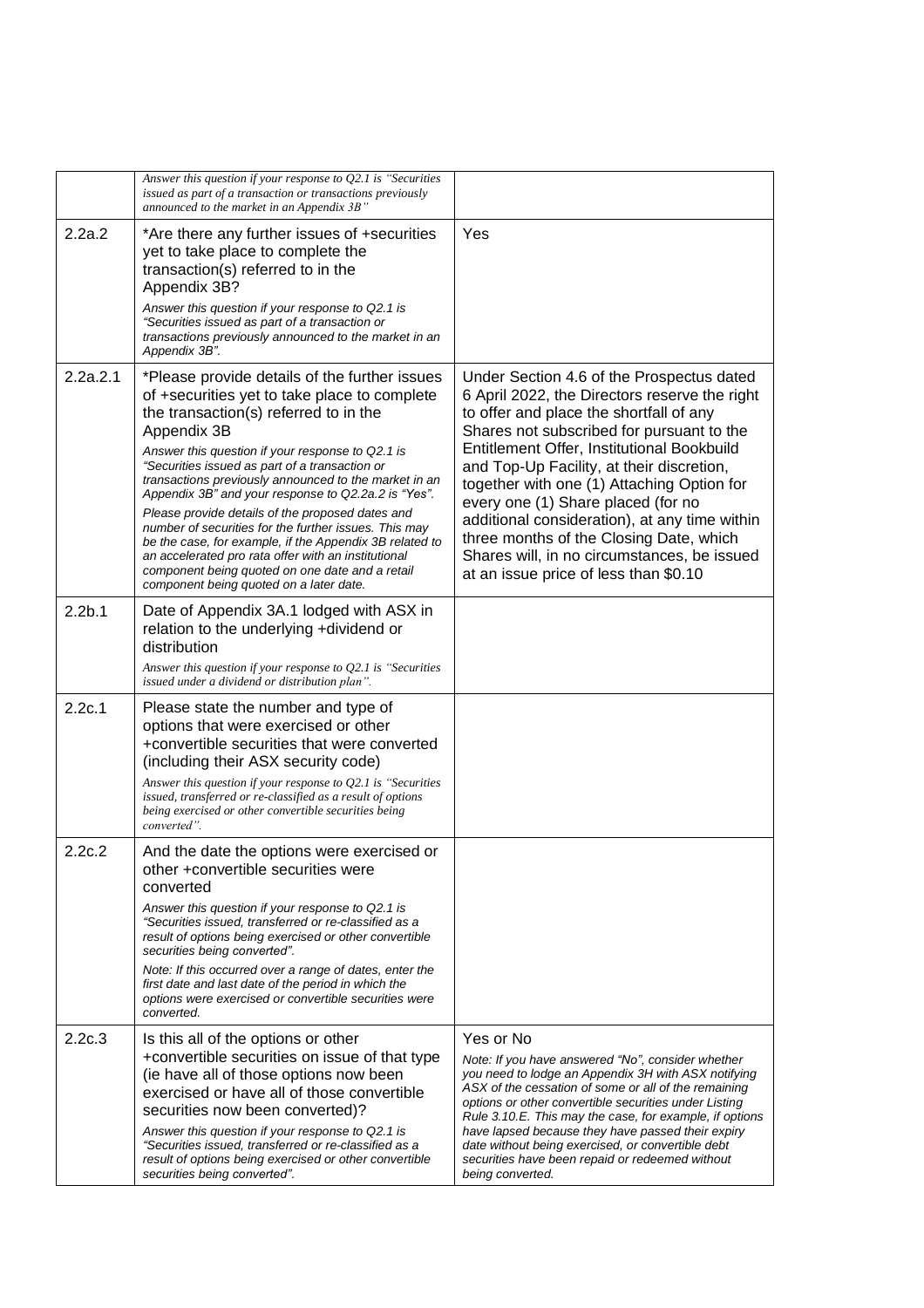| 2.2c.4   | The right of the holder of the options or<br>other +convertible securities to receive the<br>+underlying securities is being satisfied by:<br>Answer this question if your response to Q2.1 is<br>"Securities issued, transferred or re-classified as a<br>result of options being exercised or other convertible<br>securities being converted".                                                                                                                                                                                                                                                                                                                                                                                                                |                                               | ⊔                                 | An issue of new +securities<br>A transfer of existing +securities<br>A reclassification of the +convertible<br>securities as securities in the same<br>class as the +underlying securities |  |
|----------|------------------------------------------------------------------------------------------------------------------------------------------------------------------------------------------------------------------------------------------------------------------------------------------------------------------------------------------------------------------------------------------------------------------------------------------------------------------------------------------------------------------------------------------------------------------------------------------------------------------------------------------------------------------------------------------------------------------------------------------------------------------|-----------------------------------------------|-----------------------------------|--------------------------------------------------------------------------------------------------------------------------------------------------------------------------------------------|--|
| 2.2c.5   | The underlying securities being received by<br>the holder are:<br>Answer this question if your response to Q2.1 is<br>"Securities issued, transferred or re-classified as a<br>result of options being exercised or other convertible<br>securities being converted".                                                                                                                                                                                                                                                                                                                                                                                                                                                                                            |                                               | ⊔<br>by ASX<br>ш<br>quoted by ASX | Already quoted by ASX<br>Intended to be, but are not yet, quoted<br>Are not, and are not intended to be,                                                                                   |  |
| 2.2c.6   | Were the options being exercised or other<br>+convertible securities being converted<br>issued under an +employee incentive<br>scheme?<br>Answer this question if your response to $Q2.1$ is "Securities"<br>issued, transferred or re-classified as a result of options<br>being exercised or other convertible securities being<br>converted".                                                                                                                                                                                                                                                                                                                                                                                                                 |                                               | Yes or No                         |                                                                                                                                                                                            |  |
| 2.2c.7   | *Are any of the options being exercised<br>or other +convertible securities being<br>converted held by +key management<br>personnel (KMP) or an +associate?<br>Answer this question if your response to $Q2.1$ is "Securities"<br>issued, transferred or re-classified as a result of options<br>being exercised or other convertible securities being<br>converted" and your response to $Q2.2c.6$ is "Yes".                                                                                                                                                                                                                                                                                                                                                    |                                               | Yes or No                         |                                                                                                                                                                                            |  |
| 2.2c.7.a | *Provide details of the KMP or +associates who are exercising options or<br>converting convertible securities.<br>Answer this question if your response to Q2.1 is "Securities issued, transferred or re-classified as a result of options being<br>exercised or other convertible securities being converted", your response to Q2.2c.6 is "Yes" and your response to Q2.2c.7<br>is "Yes". Repeat the detail in the table below for each KMP involved. If the options or other convertible securities are held<br>by the KMP, repeat the name of the KMP or insert "Same" in "Name of registered holder". If the options or other<br>convertible securities are held by an associate of a KMP, insert the name of the associate in "Name of registered holder". |                                               |                                   |                                                                                                                                                                                            |  |
|          | Name of KMP<br>[200 characters]                                                                                                                                                                                                                                                                                                                                                                                                                                                                                                                                                                                                                                                                                                                                  | Name of registered holder<br>[200 characters] |                                   | Number of options<br>being exercised or<br>other +convertible<br>securities being<br>converted<br>[16 characters]                                                                          |  |
| 2.2d.1   | Please state the number and type of<br>unquoted partly paid +securities (including<br>their ASX security code) that have been<br>fully paid up and that are now to become<br>quoted on ASX<br>Answer this question if your response to Q2.1 is "Partly<br>paid securities that have been fully paid up and are<br>now to become quoted fully paid securities".                                                                                                                                                                                                                                                                                                                                                                                                   |                                               |                                   |                                                                                                                                                                                            |  |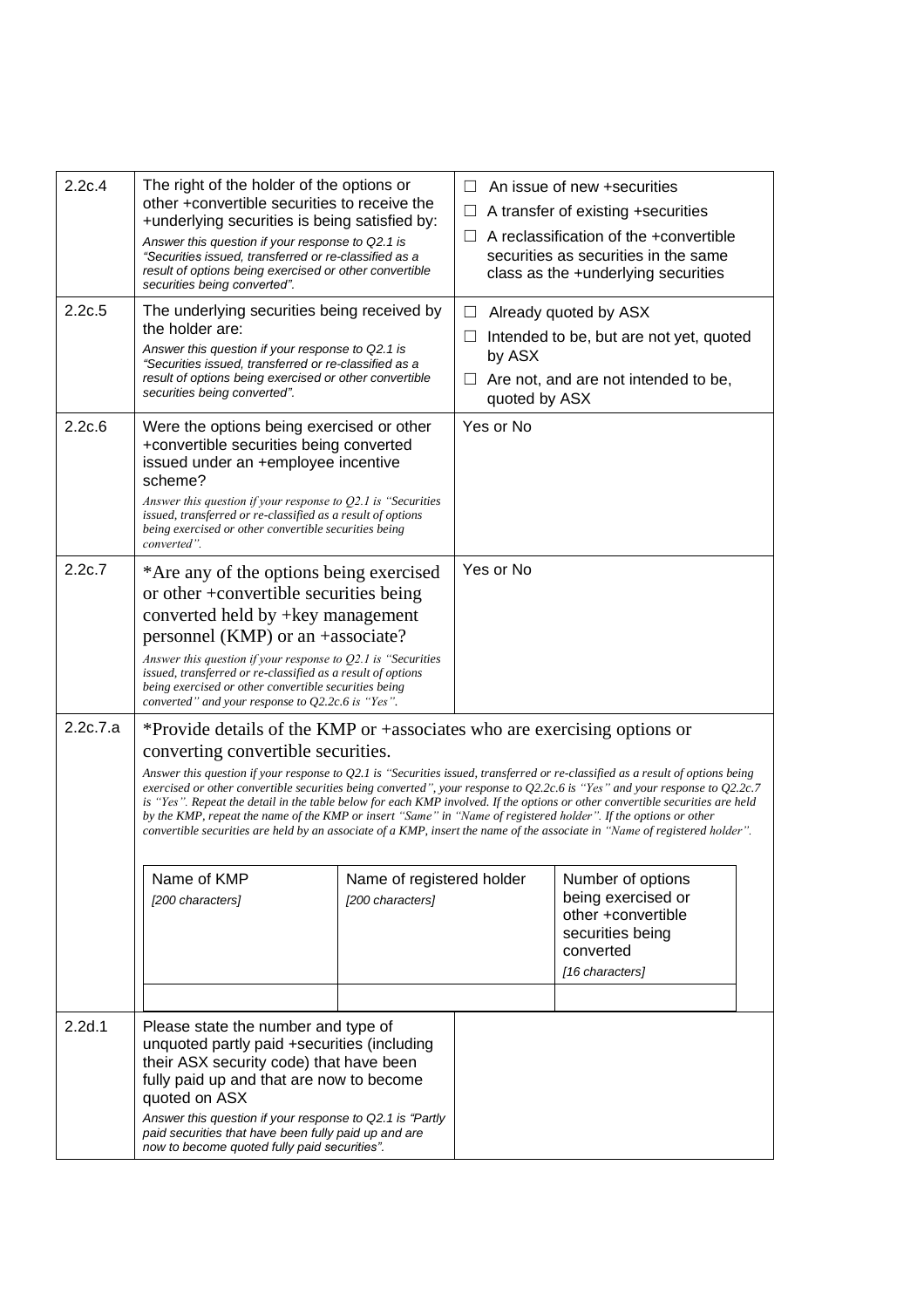| 2.2d.2 | And the date the +securities were fully paid<br>up<br>Answer this question if your response to Q2.1 is "Partly<br>paid securities that have been fully paid up and are<br>now to become quoted fully paid securities".<br>Note: If this occurred over a range of dates, enter the<br>date the last of the securities was fully paid up.                                                                                             |                                                                                                                                                                                                                                                                                                                                                                                                                                                                                                                                                                      |
|--------|-------------------------------------------------------------------------------------------------------------------------------------------------------------------------------------------------------------------------------------------------------------------------------------------------------------------------------------------------------------------------------------------------------------------------------------|----------------------------------------------------------------------------------------------------------------------------------------------------------------------------------------------------------------------------------------------------------------------------------------------------------------------------------------------------------------------------------------------------------------------------------------------------------------------------------------------------------------------------------------------------------------------|
| 2.2d.3 | Is this all of the partly paid +securities on<br>issue of that type (ie have all of those partly<br>paid securities now been fully paid up)?<br>Answer this question if your response to Q2.1 is<br>"Unquoted partly paid securities that have been fully<br>paid up and are now to become quoted fully paid<br>securities".                                                                                                        | Yes or No<br>Note: If you have answered "No", consider whether<br>you need to lodge an Appendix 3H with ASX notifying<br>ASX of the cessation of some or all of the remaining<br>partly paid securities under Listing Rule 3.10.E. This<br>may the case, for example, if partly paid securities that<br>have not had the call paid by the due date will be<br>cancelled. If you are an NL company, consider also<br>whether you have notification obligations in relation to<br>any forfeiture of the partly paid securities not paid up<br>under Listing Rule 3.12. |
| 2.2e.1 | Please state the number and type of<br>+restricted securities (including their ASX<br>security code) where the escrow period has<br>expired or is about to expire<br>Answer this question if your response to Q2.1 is<br>"Restricted securities where the escrow period has<br>expired or is about to expire".                                                                                                                      |                                                                                                                                                                                                                                                                                                                                                                                                                                                                                                                                                                      |
| 2.2e.2 | And the date the escrow restrictions have<br>ceased or will cease<br>Answer this question if your response to Q2.1 is<br>"Restricted securities where the escrow period has<br>expired or is about to expire".<br>Note: If this occurred over a range of dates, enter the<br>date the last of the escrow restrictions has ceased or<br>will cease.                                                                                  |                                                                                                                                                                                                                                                                                                                                                                                                                                                                                                                                                                      |
| 2.2f.1 | Please state the number and type of<br>+securities (including their ASX security<br>code) previously issued under the<br>+employee incentive scheme where the<br>restrictions on transfer have ceased or are<br>about to cease<br>Answer this question if your response to Q2.1 is<br>"Securities previously issued under an employee<br>incentive scheme where the restrictions on transfer<br>have ceased or are about to cease". |                                                                                                                                                                                                                                                                                                                                                                                                                                                                                                                                                                      |
| 2.2f.2 | And the date the restrictions on transfer<br>have ceased or will cease:<br>Answer this question if your response to Q2.1 is<br>"Securities previously issued under an employee<br>incentive scheme where the restrictions on transfer<br>have ceased or are about to cease".<br>Note: If this occurred over a range of dates, enter the<br>date the last of the restrictions on transfer has ceased<br>or will cease.               |                                                                                                                                                                                                                                                                                                                                                                                                                                                                                                                                                                      |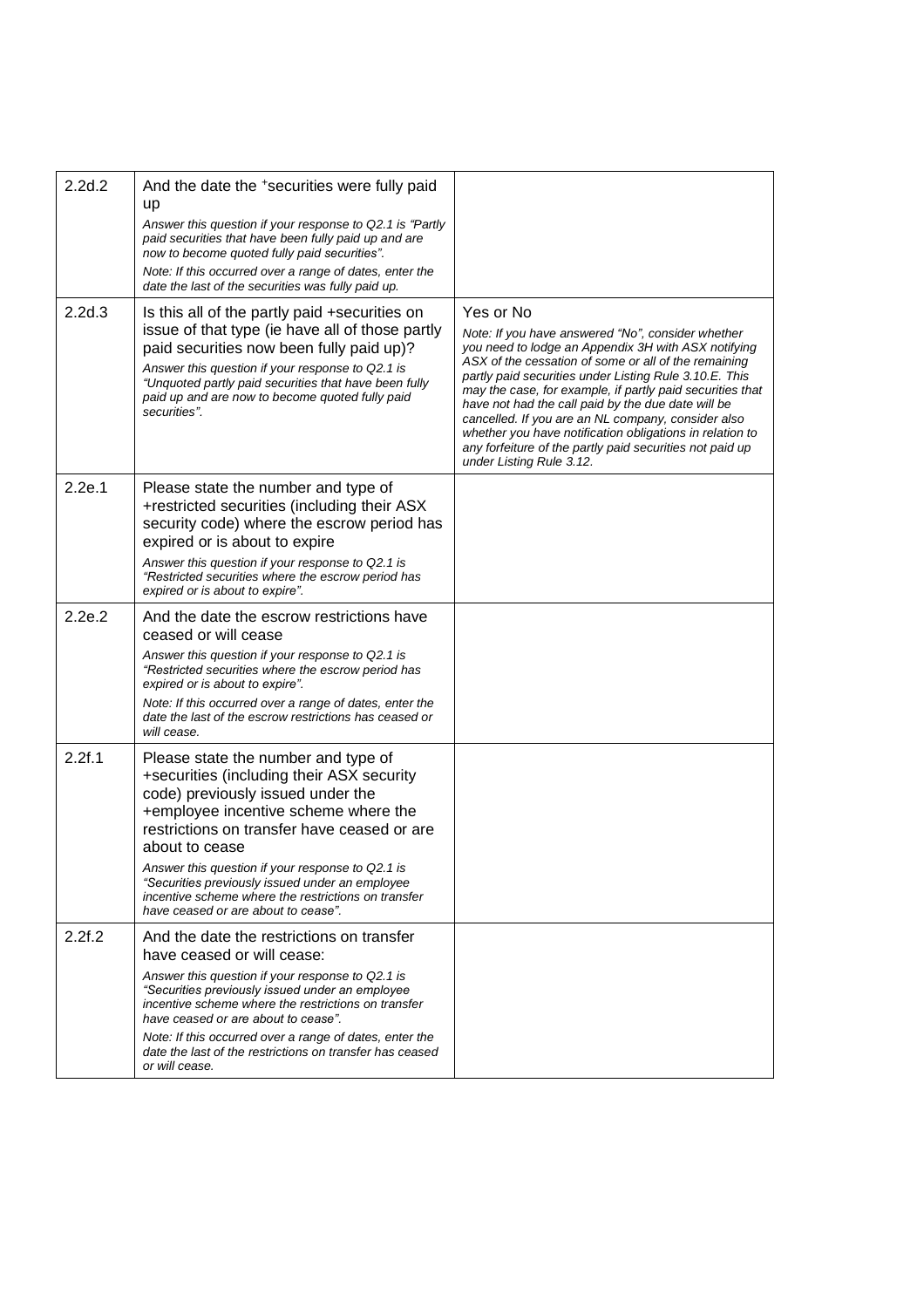| 2.2g.1   | Please state the number and type of<br>+securities (including their ASX security<br>code) issued under the +employee<br>incentive scheme that are not subject to a<br>restriction on transfer or that are to be<br>quoted notwithstanding there is a restriction<br>on transfer<br>Answer this question if your response to Q2.1 is<br>"Securities issued under an employee incentive<br>scheme that are not subject to a restriction on transfer<br>or that are to be quoted notwithstanding there is a<br>restriction on transfer".                                                                                        |                           |           |                       |  |
|----------|------------------------------------------------------------------------------------------------------------------------------------------------------------------------------------------------------------------------------------------------------------------------------------------------------------------------------------------------------------------------------------------------------------------------------------------------------------------------------------------------------------------------------------------------------------------------------------------------------------------------------|---------------------------|-----------|-----------------------|--|
| 2.2g.2   | *Please attach a document or provide                                                                                                                                                                                                                                                                                                                                                                                                                                                                                                                                                                                         |                           |           |                       |  |
|          | details of a URL link for a document                                                                                                                                                                                                                                                                                                                                                                                                                                                                                                                                                                                         |                           |           |                       |  |
|          | lodged with ASX detailing the terms of                                                                                                                                                                                                                                                                                                                                                                                                                                                                                                                                                                                       |                           |           |                       |  |
|          | the +employee incentive scheme or a                                                                                                                                                                                                                                                                                                                                                                                                                                                                                                                                                                                          |                           |           |                       |  |
|          | summary of the terms.                                                                                                                                                                                                                                                                                                                                                                                                                                                                                                                                                                                                        |                           |           |                       |  |
|          | Answer this question if your response to $Q2.1$ is "Securities<br>issued under an employee incentive scheme that are not                                                                                                                                                                                                                                                                                                                                                                                                                                                                                                     |                           |           |                       |  |
|          | subject to a restriction on transfer or that are to be quoted                                                                                                                                                                                                                                                                                                                                                                                                                                                                                                                                                                |                           |           |                       |  |
|          | notwithstanding there is a restriction on transfer".                                                                                                                                                                                                                                                                                                                                                                                                                                                                                                                                                                         |                           |           |                       |  |
| 2.2g.3   | *Are any of these +securities being                                                                                                                                                                                                                                                                                                                                                                                                                                                                                                                                                                                          |                           | Yes or No |                       |  |
|          | issued to +key management personnel                                                                                                                                                                                                                                                                                                                                                                                                                                                                                                                                                                                          |                           |           |                       |  |
|          | $(KMP)$ or an +associate                                                                                                                                                                                                                                                                                                                                                                                                                                                                                                                                                                                                     |                           |           |                       |  |
|          | Answer this question if your response to Q2.1 is<br>"Securities issued under an employee incentive<br>scheme that are not subject to a restriction on transfer<br>or that are to be quoted notwithstanding there is a<br>restriction on transfer".                                                                                                                                                                                                                                                                                                                                                                           |                           |           |                       |  |
| 2.2g.3.a | *Provide details of the KMP or +associates being issued +securities.                                                                                                                                                                                                                                                                                                                                                                                                                                                                                                                                                         |                           |           |                       |  |
|          | Answer this question if your response to Q2.1 is "Securities issued under an employee incentive scheme that are not subject<br>to a restriction on transfer or that are to be quoted notwithstanding there is a restriction on transfer" and your response to<br>$Q2.2g.3$ is "Yes". Repeat the detail in the table below for each KMP involved in the issue. If the securities are being issued<br>to the KMP, repeat the name of the KMP or insert "Same" in "Name of registered holder". If the securities are being issued<br>to an associate of a KMP, insert the name of the associate in "Name of registered holder". |                           |           |                       |  |
|          | Name of KMP                                                                                                                                                                                                                                                                                                                                                                                                                                                                                                                                                                                                                  | Name of registered holder |           | Number of +securities |  |
|          | [200 characters]                                                                                                                                                                                                                                                                                                                                                                                                                                                                                                                                                                                                             | [200 characters]          |           | [16 characters]       |  |
|          |                                                                                                                                                                                                                                                                                                                                                                                                                                                                                                                                                                                                                              |                           |           |                       |  |
|          |                                                                                                                                                                                                                                                                                                                                                                                                                                                                                                                                                                                                                              |                           |           |                       |  |
| 2.2h.1   | *Were the +securities issued for a cash                                                                                                                                                                                                                                                                                                                                                                                                                                                                                                                                                                                      |                           | Yes or No |                       |  |
|          | consideration?                                                                                                                                                                                                                                                                                                                                                                                                                                                                                                                                                                                                               |                           |           |                       |  |
|          | Answer this question if your response to $Q2.1$ is "Other".                                                                                                                                                                                                                                                                                                                                                                                                                                                                                                                                                                  |                           |           |                       |  |
|          | If the securities are being issued for nil cash<br>consideration, answer this question "No".                                                                                                                                                                                                                                                                                                                                                                                                                                                                                                                                 |                           |           |                       |  |
| 2.2h.1.a | *In what currency was the cash                                                                                                                                                                                                                                                                                                                                                                                                                                                                                                                                                                                               |                           |           |                       |  |
|          | consideration paid?                                                                                                                                                                                                                                                                                                                                                                                                                                                                                                                                                                                                          |                           |           |                       |  |
|          | Answer this question if your response to $Q2.1$ is "Other"<br>and your response to $Q2.2h.1$ is "Yes".                                                                                                                                                                                                                                                                                                                                                                                                                                                                                                                       |                           |           |                       |  |
|          | For example, if the consideration is being paid in<br>Australian Dollars, state AUD.                                                                                                                                                                                                                                                                                                                                                                                                                                                                                                                                         |                           |           |                       |  |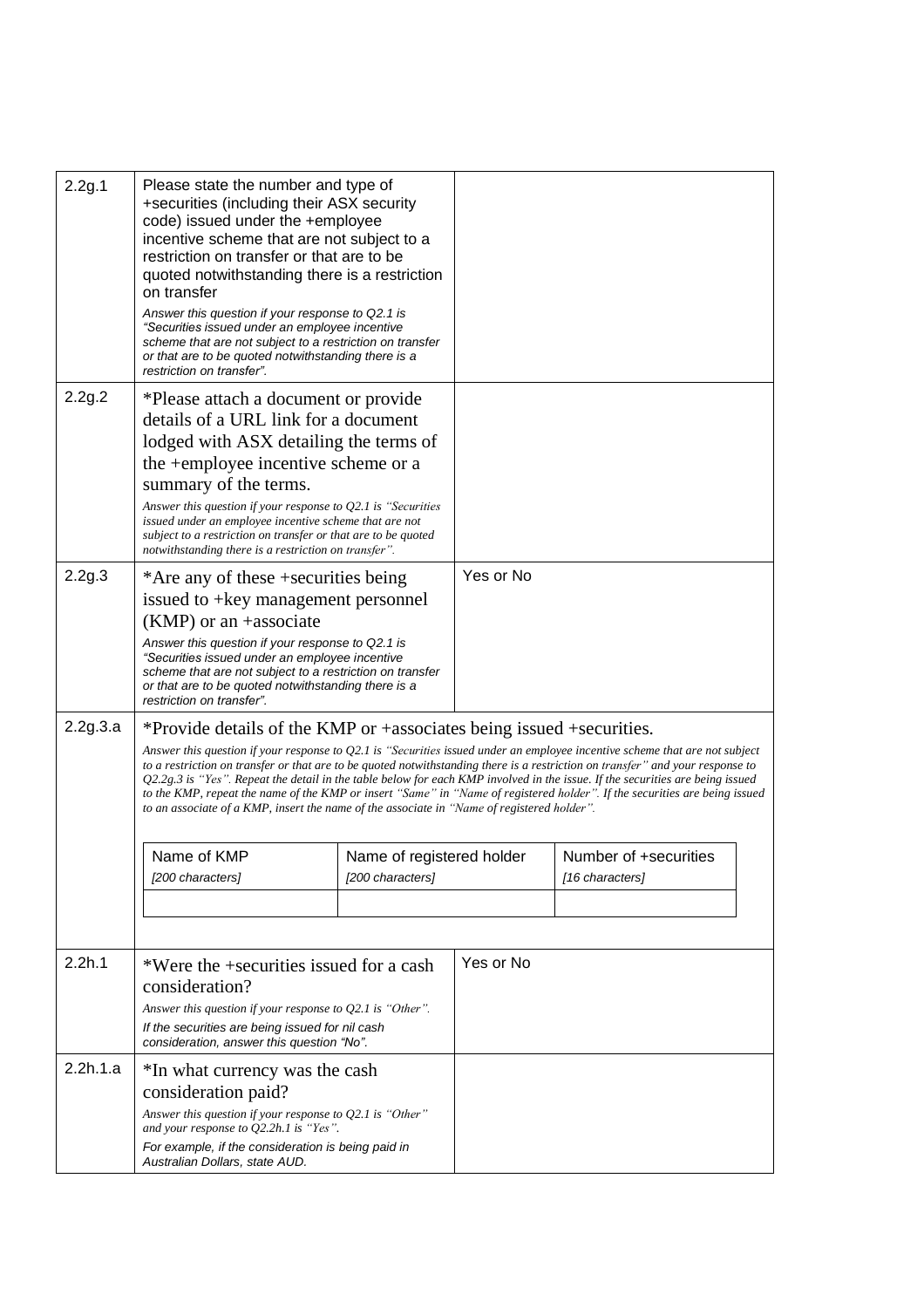| 2.2h.1.b<br>2.2h.1.c | *What was the issue price per +security<br>Answer this question if your response to Q2.1 is "Other"<br>and your response to $Q2.2h.1$ is "Yes", and by reference to<br>the issue currency provided in your response to $Q2.2h.1.a.$<br>Note: you cannot enter a nil amount here. If the<br>securities are being issued for nil cash consideration,<br>answer Q2.2h.1 as "No" and complete Q2.2h.1.c.<br>Please describe the consideration<br>provided for the +securities<br>Answer this question if your response to Q2.1 is<br>"Other" and your response to Q2.2h.1 is "No". |                                                                                                                                                                                                                                                                           |
|----------------------|--------------------------------------------------------------------------------------------------------------------------------------------------------------------------------------------------------------------------------------------------------------------------------------------------------------------------------------------------------------------------------------------------------------------------------------------------------------------------------------------------------------------------------------------------------------------------------|---------------------------------------------------------------------------------------------------------------------------------------------------------------------------------------------------------------------------------------------------------------------------|
| 2.2h.1.d             | Please provide an estimate (in AUD) of<br>the value of the consideration provided<br>per +security for the +securities to be<br>quoted<br>Answer this question if your response to Q2.1 is<br>"Other" and your response to Q2.2h.1 is "No".                                                                                                                                                                                                                                                                                                                                    |                                                                                                                                                                                                                                                                           |
| 2.2h.2               | *The purpose(s) for which the entity is<br>issuing the +securities is:<br>Answer this question if your response to $Q2.1$ is "Other".<br>You may select one or more of the items in the list.                                                                                                                                                                                                                                                                                                                                                                                  | To raise additional working capital<br>To fund the retirement of debt<br>To pay for the acquisition of an asset<br>⊔<br>[provide details below]<br>To pay for services rendered<br>[provide details below]<br>Other [provide details below]<br><b>Additional details:</b> |
| 2.2h.3               | *Please provide any further information<br>needed to understand the circumstances<br>in which you are applying to have these<br>+securities quoted on ASX, including<br>why the issue of the +securities has not<br>been previously announced to the<br>market in an Appendix 3B<br>You must answer this question if your response to $Q2.1$ is<br>"Other". If there is no other information to provide, please<br>answer "Not applicable" or "N/A".                                                                                                                           |                                                                                                                                                                                                                                                                           |
| 2.2i                 | *Have these +securities been offered under<br>a +disclosure document or +PDS?<br>Answer this question if your response to $Q2.1$ is "Other".                                                                                                                                                                                                                                                                                                                                                                                                                                   | Yes or No                                                                                                                                                                                                                                                                 |
| 2.2i.1               | *Date of +disclosure document or<br>$+PDS?$<br>Answer this question if your response to $Q2.1$ is "Other"<br>and your response to $Q2.2i$ is "Yes".<br>Under the Corporations Act, the entity must apply for<br>quotation of the securities within 7 days of the date of the<br>disclosure document or PDS.                                                                                                                                                                                                                                                                    |                                                                                                                                                                                                                                                                           |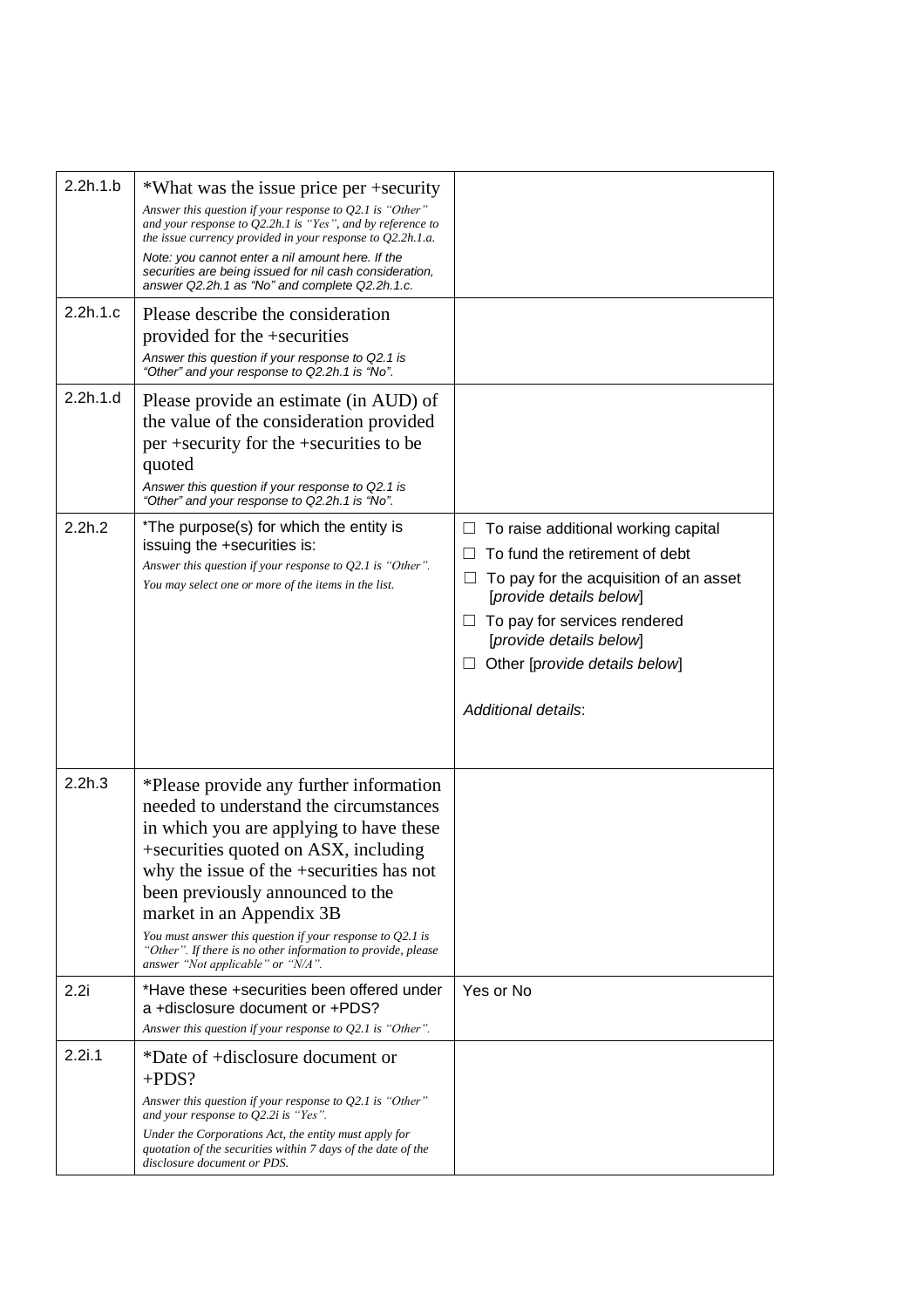| 2.3 | *Any on-sale of the +securities to be quoted<br>within 12 months of their date of issue will<br>comply with the secondary sale provisions<br>in sections $707(3)$ and $1012C(6)$ of the<br>Corporations Act by virtue of:<br>Answer this question if your response to $Q2.1$ is "Other"<br>and your response to $Q2.2i$ is "No".<br>Note: Under Appendix 2A of the Listing Rules, when the<br>entity applies for quotation of securities, it gives a warranty<br>that an offer of the securities for sale within 12 months after<br>their issue will not require disclosure under section 707(3)<br>or $1012C(6)$ of the Corporations Act.<br>If you are in any doubt as to the application of, or the<br>entity's capacity to give, this warranty, please see<br>ASIC Regulatory Guide 173 Disclosure for on-sale of<br>securities and other financial products and consult<br>your legal adviser. | ⊠<br>$\Box$<br>$\Box$ | The publication of a +disclosure<br>document or +PDS for the +securities<br>to be quoted<br>The publication of a cleansing notice<br>under section 708A(5), 708AA(2)(f),<br>1012DA(5) or 1012DAA(2)(f)<br>The publication of a +disclosure<br>document or +PDS involving the same<br>class of securities as the +securities to<br>be quoted that meets the requirements<br>of section 708A(11) or 1012DA(11)<br>An applicable ASIC instrument or class<br>order<br>Not applicable – the entity has<br>arrangements in place with the holder<br>that ensure the securities cannot be on-<br>sold within 12 months in a manner that<br>would breach section 707(3) or<br>1012C(6)<br>Note: Absent relief from ASIC, a listed entity can only<br>issue a cleansing notice where trading in the relevant<br>securities has not been suspended for more than<br>5 days during the shorter of: (a) the period during<br>which the class of securities are quoted; and (b) the<br>period of 12 months before the date on which the |
|-----|-----------------------------------------------------------------------------------------------------------------------------------------------------------------------------------------------------------------------------------------------------------------------------------------------------------------------------------------------------------------------------------------------------------------------------------------------------------------------------------------------------------------------------------------------------------------------------------------------------------------------------------------------------------------------------------------------------------------------------------------------------------------------------------------------------------------------------------------------------------------------------------------------------|-----------------------|-----------------------------------------------------------------------------------------------------------------------------------------------------------------------------------------------------------------------------------------------------------------------------------------------------------------------------------------------------------------------------------------------------------------------------------------------------------------------------------------------------------------------------------------------------------------------------------------------------------------------------------------------------------------------------------------------------------------------------------------------------------------------------------------------------------------------------------------------------------------------------------------------------------------------------------------------------------------------------------------------------------------------------|
|     |                                                                                                                                                                                                                                                                                                                                                                                                                                                                                                                                                                                                                                                                                                                                                                                                                                                                                                     |                       | relevant securities under the offer were issued.                                                                                                                                                                                                                                                                                                                                                                                                                                                                                                                                                                                                                                                                                                                                                                                                                                                                                                                                                                            |
| 2.4 | *The +securities to be quoted are:<br>Tick whichever is applicable                                                                                                                                                                                                                                                                                                                                                                                                                                                                                                                                                                                                                                                                                                                                                                                                                                  | $\bowtie$<br>⊠        | Additional +securities in a class that is<br>already quoted on ASX ("existing<br>class")<br>New +securities in a class that is not yet                                                                                                                                                                                                                                                                                                                                                                                                                                                                                                                                                                                                                                                                                                                                                                                                                                                                                      |
|     |                                                                                                                                                                                                                                                                                                                                                                                                                                                                                                                                                                                                                                                                                                                                                                                                                                                                                                     |                       | quoted on ASX ("new class")                                                                                                                                                                                                                                                                                                                                                                                                                                                                                                                                                                                                                                                                                                                                                                                                                                                                                                                                                                                                 |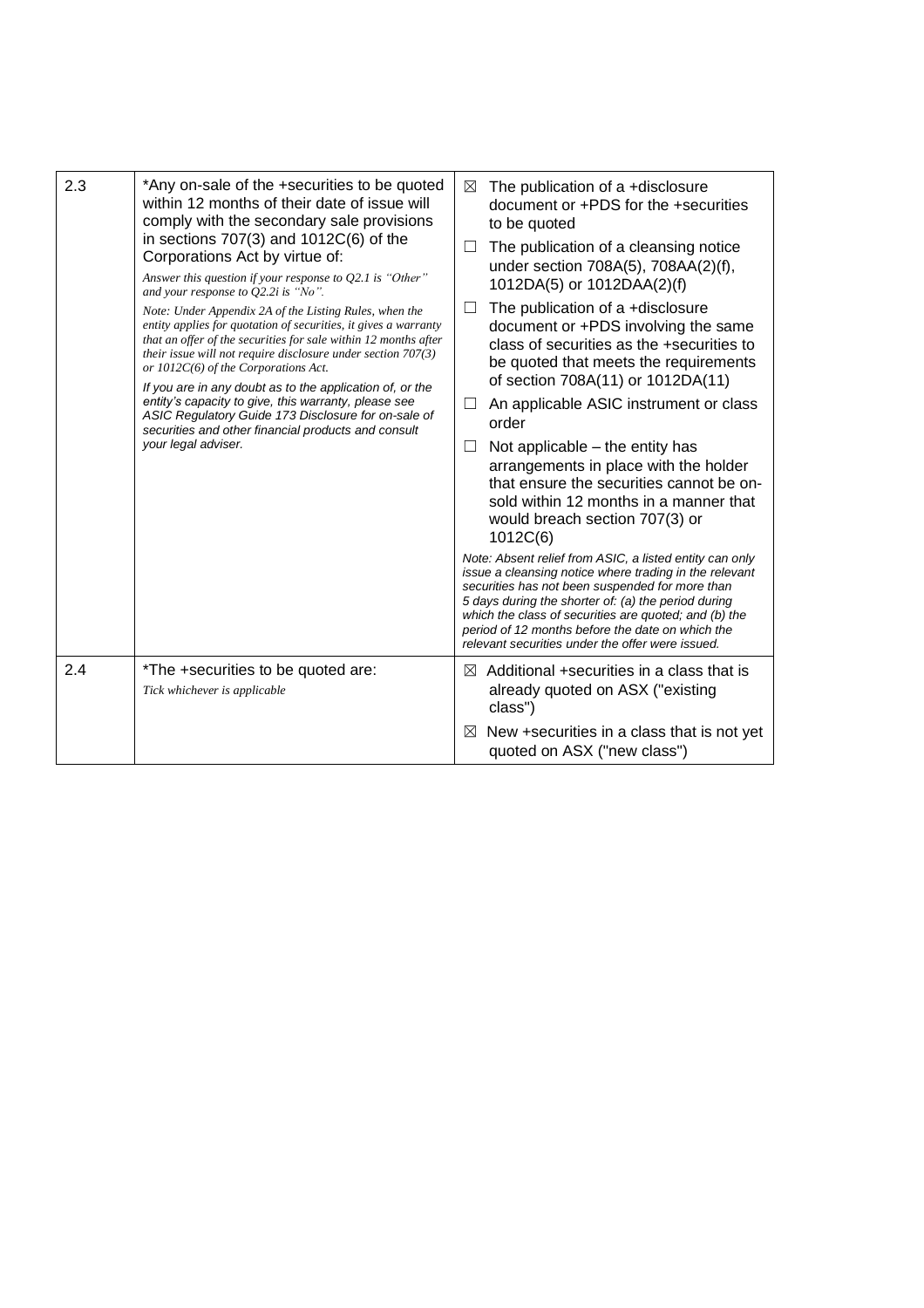### Part 3A – number and type of +securities to be quoted (existing class or new class) where issue has previously been notified to ASX in an Appendix 3B

Answer the questions in this Part if your response to Q2.1 is "Securities issued as part of a transaction or transactions previously announced to the market in *an Appendix 3B".*

| Question<br>No. | <b>Question</b>                                                                                                                                                                                                                                          |                   | Answer                                                  |                                                                                                                                                                                                                                                                                                                                                            |
|-----------------|----------------------------------------------------------------------------------------------------------------------------------------------------------------------------------------------------------------------------------------------------------|-------------------|---------------------------------------------------------|------------------------------------------------------------------------------------------------------------------------------------------------------------------------------------------------------------------------------------------------------------------------------------------------------------------------------------------------------------|
| 3A.1            | *ASX security code & description                                                                                                                                                                                                                         |                   | <b>BSA Ordinary Fully Paid</b><br><b>BSAO</b> (Options) |                                                                                                                                                                                                                                                                                                                                                            |
| 3A.2            | *Number of +securities to be quoted                                                                                                                                                                                                                      |                   | 134,367,140 Options                                     | 8,613,050 Ordinary Fully Paid                                                                                                                                                                                                                                                                                                                              |
| 3A.3            | Any other information the entity wishes to<br>provide about the +securities to be quoted                                                                                                                                                                 |                   |                                                         |                                                                                                                                                                                                                                                                                                                                                            |
| 3A.4            | *Provide a distribution schedule for the new +securities according to the categories set out<br>in the left hand column – including the number of recipients and the total percentage of the<br>new +securities held by the recipients in each category. |                   |                                                         |                                                                                                                                                                                                                                                                                                                                                            |
|                 | Number of +securities held                                                                                                                                                                                                                               | Number of holders |                                                         | Total percentage of<br>+securities held                                                                                                                                                                                                                                                                                                                    |
|                 | $1 - 1,000$                                                                                                                                                                                                                                              | 21                |                                                         | 0.01                                                                                                                                                                                                                                                                                                                                                       |
|                 | $1,001 - 5,000$                                                                                                                                                                                                                                          | 51                |                                                         | 0.10                                                                                                                                                                                                                                                                                                                                                       |
|                 | $5,001 - 10,000$                                                                                                                                                                                                                                         | 19                |                                                         | 0.11                                                                                                                                                                                                                                                                                                                                                       |
|                 | $10,001 - 100,000$                                                                                                                                                                                                                                       | 78                |                                                         | 2.43                                                                                                                                                                                                                                                                                                                                                       |
|                 | 100,001 and over                                                                                                                                                                                                                                         | 59                |                                                         | 97.35                                                                                                                                                                                                                                                                                                                                                      |
|                 | been issued.                                                                                                                                                                                                                                             |                   |                                                         | Answer this question only if you are an ASX Listing (ASX Foreign Exempt Listings and ASX Debt Listings do not<br>have to answer this question), your response to Q2.4 is "new class" and the securities to be quoted have already<br>Note: if the securities to be quoted have not yet been issued, under listing rule 3.10.5, you will need to provide to |
|                 | ASX a list of the 20 largest recipients of the new securities, and the number and percentage of the new securities                                                                                                                                       |                   |                                                         |                                                                                                                                                                                                                                                                                                                                                            |

ASX a list of the 20 largest recipients of the new securities, and the number and percentage of the new securities received by each of those recipients, and a distribution schedule for the securities when they are issued.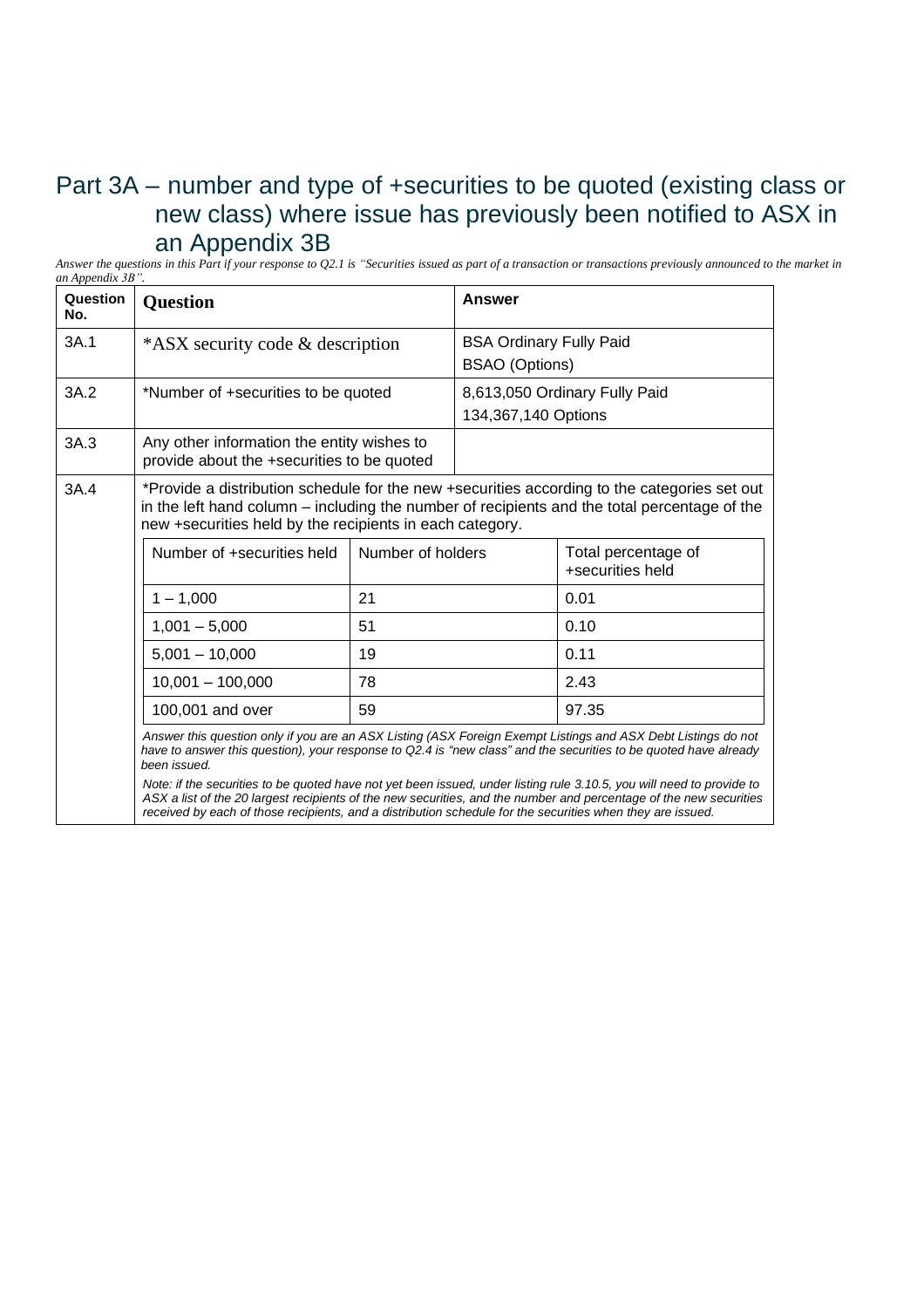#### Part 3B – number and type of +securities to be quoted (existing class) where issue has not previously been notified to ASX in an Appendix 3B

Answer the questions in this Part if your response to Q2.1 is anything other than "Securities issued as part of a transaction or transactions previously announced to the market in an Appendix 3B" and your response to Q2.4 is "existing class". If your response to Q2.1 is "Securities issued, transferred or reclassified as a result of options being exercised or other convertible securities being converted", the questions in this part relate to the securities being issued, transferred or reclassified as a result of the exercise of the options or the conversion of the convertible securities. If your response to Q2.1 is "Unquoted partly paid securities that have been fully paid up and are now to become quoted fully paid securities", the questions in this part relate to the fully paid securities arising from that payment up. Otherwise, the questions in this part relate to the securities issued by the entity which are to be quoted on ASX and *which are described in the response to Q2.1.*

| Question<br>No.   | Question                                                                                                                                                                                                                                                                                                                      | <b>Answer</b> |
|-------------------|-------------------------------------------------------------------------------------------------------------------------------------------------------------------------------------------------------------------------------------------------------------------------------------------------------------------------------|---------------|
| 3B.1              | *ASX security code & description                                                                                                                                                                                                                                                                                              |               |
| 3B.2              | *Number of +securities to be quoted                                                                                                                                                                                                                                                                                           |               |
| 3B.3a             | *Will the +securities to be quoted rank<br>equally in all respects from their issue date<br>with the existing issued +securities in that<br>class?                                                                                                                                                                            | Yes or No     |
| 3B.3 <sub>b</sub> | *Is the actual date from which the<br>+securities will rank equally (non-ranking<br>end date) known?<br>Answer this question if your response to Q3B.3a is<br>"No".                                                                                                                                                           | Yes or No     |
| 3B.3c             | *Provide the actual non-ranking end date                                                                                                                                                                                                                                                                                      |               |
|                   | Answer this question if your response to Q3B.3a is<br>"No" and your response to Q3B.3b is "Yes".                                                                                                                                                                                                                              |               |
| 3B.3d             | *Provide the estimated non-ranking end<br>period<br>Answer this question if your response to Q3B.3a is<br>"No" and your response to Q3B.3b is "No".                                                                                                                                                                           |               |
| 3B.3e             | *Please state the extent to which the<br>+securities do not rank equally:                                                                                                                                                                                                                                                     |               |
|                   | in relation to the next dividend,<br>$\bullet$<br>distribution or interest payment; or                                                                                                                                                                                                                                        |               |
|                   | for any other reason<br>٠                                                                                                                                                                                                                                                                                                     |               |
|                   | Answer this question if your response to Q3B.3a is<br>"No".                                                                                                                                                                                                                                                                   |               |
|                   | For example, the securities may not rank at all, or may<br>rank proportionately based on the percentage of the<br>period in question they have been on issue, for the<br>next dividend, distribution or interest payment; or they<br>may not be entitled to participate in some other event,<br>such as an entitlement issue. |               |
| 3B.4              | Any other information the entity wishes to<br>provide about the +securities to be quoted                                                                                                                                                                                                                                      |               |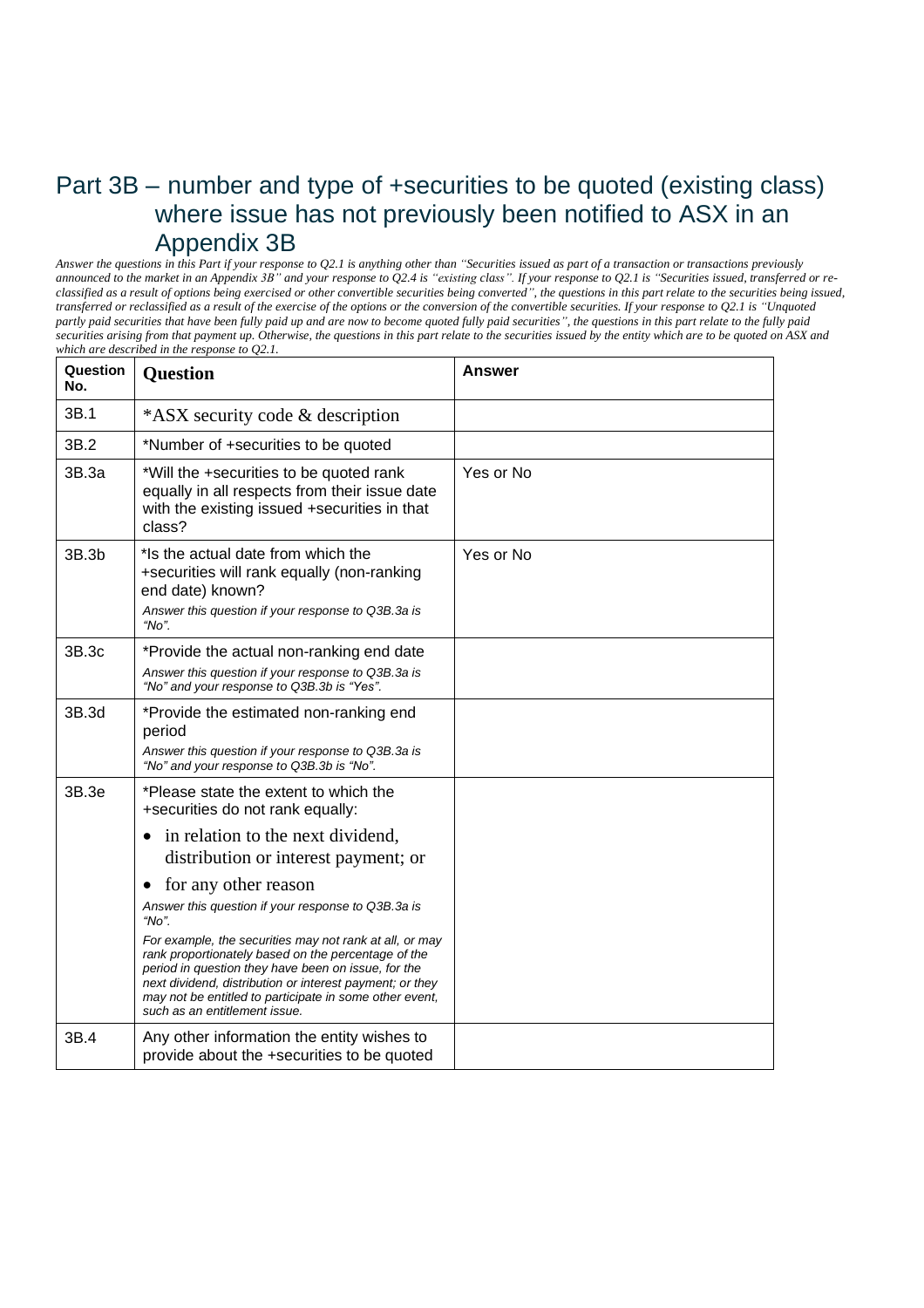#### Part 3C – number and type of +securities to be quoted (new class) where issue has not previously been notified to ASX in an Appendix 3B

Answer the questions in this Part if your response to Q2.1 is anything other than "Securities issued as part of a transaction or transactions previously announced to the market in an Appendix 3B" and your response to Q2.4 is "new class". If your response to Q2.1 is "Securities issued, transferred or reclassified as a result of options being exercised or other convertible securities being converted", the questions in this part relate to the securities being issued, transferred or reclassified as a result of the exercise of the options or the conversion of the convertible securities. If your response to Q2.1 is "Unquoted partly paid securities that have been fully paid up and are now to become quoted fully paid securities", the questions in this part relate to the fully paid securities arising from that payment up. Otherwise, the questions in this part relate to the securities issued by the entity which are to be quoted on ASX and *which are described in the response to Q2.1.*

| Question<br>No. | Question                                                                                                                                                                                                                                                                                                                                                                                                                                                                                                                                                                                                                                                           | <b>Answer</b>                                                                                                                                                                                                                                     |
|-----------------|--------------------------------------------------------------------------------------------------------------------------------------------------------------------------------------------------------------------------------------------------------------------------------------------------------------------------------------------------------------------------------------------------------------------------------------------------------------------------------------------------------------------------------------------------------------------------------------------------------------------------------------------------------------------|---------------------------------------------------------------------------------------------------------------------------------------------------------------------------------------------------------------------------------------------------|
| 3C.1            | *Security description                                                                                                                                                                                                                                                                                                                                                                                                                                                                                                                                                                                                                                              |                                                                                                                                                                                                                                                   |
| 3C.2            | *Security type<br>Select one item from the list that best describes the<br>securities the subject of this form. This will determine<br>more detailed questions to be asked about the security<br>later in this section. Select "ordinary fully or partly paid<br>shares/units" for stapled securities or CDIs. For<br>interest rate securities, please select the appropriate<br>choice from either "Convertible debt securities" or<br>"Non-convertible debt securities". Select "Other" for<br>performance shares/units and performance<br>options/rights or if the selections available in the list do<br>not appropriately describe the security being issued. | $\Box$ Ordinary fully or partly paid shares/units<br>Options<br>□<br>+Convertible debt securities<br>$\Box$<br>Non-convertible +debt securities<br>П<br>Redeemable preference shares/units<br>$\Box$<br>Wholesale debt securities<br>$\Box$ Other |
| 3C.3            | <b>ISIN</b> code<br>Answer this question if you are an entity incorporated<br>outside Australia and you are seeking quotation of a<br>new class of securities other than CDIs. See also the<br>note at the top of this form.                                                                                                                                                                                                                                                                                                                                                                                                                                       |                                                                                                                                                                                                                                                   |
| 3C.4            | *Number of +securities to be quoted                                                                                                                                                                                                                                                                                                                                                                                                                                                                                                                                                                                                                                |                                                                                                                                                                                                                                                   |
| 3C.5a           | *Will all the +securities issued in this class<br>rank equally in all respects from the issue<br>date?                                                                                                                                                                                                                                                                                                                                                                                                                                                                                                                                                             | Yes or No                                                                                                                                                                                                                                         |
| 3C.5b           | *Is the actual date from which the<br>+securities will rank equally (non-ranking<br>end date) known?<br>Answer this question if your response to Q3C.5a is<br>" $No$ ".                                                                                                                                                                                                                                                                                                                                                                                                                                                                                            | Yes or No                                                                                                                                                                                                                                         |
| 3C.5c           | *Provide the actual non-ranking end date<br>Answer this question if your response to Q3C.5a is "No"<br>and your response to Q3C.5b is "Yes".                                                                                                                                                                                                                                                                                                                                                                                                                                                                                                                       |                                                                                                                                                                                                                                                   |
| 3C.5d           | *Provide the estimated non-ranking end<br>period<br>Answer this question if your response to $Q3C.5a$ is "No"<br>and your response to Q3C.5b is "No".                                                                                                                                                                                                                                                                                                                                                                                                                                                                                                              |                                                                                                                                                                                                                                                   |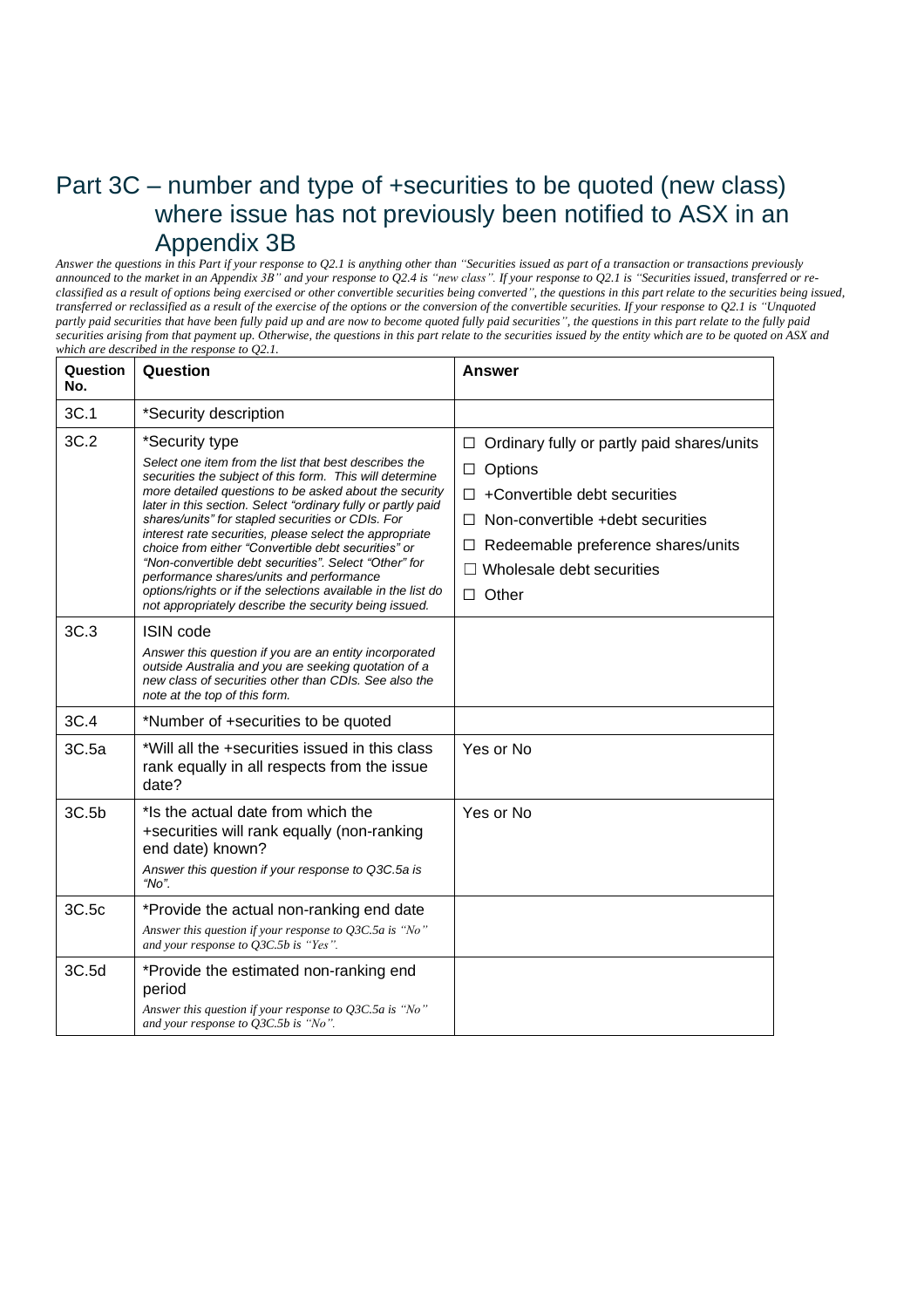| 3C.5e | *Please state the extent to which the<br>+securities do not rank equally:                                                                                                                                                                                                                                                                                      |                   |           |                     |
|-------|----------------------------------------------------------------------------------------------------------------------------------------------------------------------------------------------------------------------------------------------------------------------------------------------------------------------------------------------------------------|-------------------|-----------|---------------------|
|       | in relation to the next dividend,<br>$\bullet$                                                                                                                                                                                                                                                                                                                 |                   |           |                     |
|       | distribution or interest payment; or                                                                                                                                                                                                                                                                                                                           |                   |           |                     |
|       | for any other reason<br>$\bullet$                                                                                                                                                                                                                                                                                                                              |                   |           |                     |
|       | Answer this question if your response to $Q3C.5a$ is "No".                                                                                                                                                                                                                                                                                                     |                   |           |                     |
|       | For example, the securities may not rank at all, or may rank<br>proportionately based on the percentage of the period in<br>question they have been on issue, for the next dividend,<br>distribution or interest payment; or they may not be entitled<br>to participate in some other event, such as an entitlement<br>issue.                                  |                   |           |                     |
| 3C.6  | Please attach a document or provide a                                                                                                                                                                                                                                                                                                                          |                   |           |                     |
|       | URL link for a document lodged with                                                                                                                                                                                                                                                                                                                            |                   |           |                     |
|       | ASX setting out the material terms of                                                                                                                                                                                                                                                                                                                          |                   |           |                     |
|       | the +securities to be quoted                                                                                                                                                                                                                                                                                                                                   |                   |           |                     |
|       | You may cross-reference a disclosure document, PDS,<br>information memorandum, investor presentation or other                                                                                                                                                                                                                                                  |                   |           |                     |
|       | announcement with this information provided it has been<br>released to the ASX Market Announcements Platform.                                                                                                                                                                                                                                                  |                   |           |                     |
| 3C.7  | *Have you received confirmation from                                                                                                                                                                                                                                                                                                                           |                   | Yes or No |                     |
|       | ASX that the terms of the +securities                                                                                                                                                                                                                                                                                                                          |                   |           |                     |
|       | are appropriate and equitable under                                                                                                                                                                                                                                                                                                                            |                   |           |                     |
|       | listing rule 6.1?                                                                                                                                                                                                                                                                                                                                              |                   |           |                     |
|       | Answer this question only if you are an ASX Listing. (ASX)<br>Foreign Exempt Listings and ASX Debt Listings do not have                                                                                                                                                                                                                                        |                   |           |                     |
|       | to answer this question).<br>If your response is "No" and the securities have any                                                                                                                                                                                                                                                                              |                   |           |                     |
|       | unusual terms, you should approach ASX as soon as                                                                                                                                                                                                                                                                                                              |                   |           |                     |
|       | possible for confirmation under listing rule 6.1 that the<br>terms are appropriate and equitable.                                                                                                                                                                                                                                                              |                   |           |                     |
| 3C.8  | *Provide a distribution schedule for the new +securities according to the categories set out<br>in the left hand column – including the number of recipients and the total percentage of the<br>new +securities held by the recipients in each category.                                                                                                       |                   |           |                     |
|       | Number of +securities held                                                                                                                                                                                                                                                                                                                                     | Number of holders |           | Total percentage of |
|       |                                                                                                                                                                                                                                                                                                                                                                |                   |           | +securities held    |
|       | $1 - 1,000$                                                                                                                                                                                                                                                                                                                                                    |                   |           |                     |
|       | $1,001 - 5,000$                                                                                                                                                                                                                                                                                                                                                |                   |           |                     |
|       | $5,001 - 10,000$                                                                                                                                                                                                                                                                                                                                               |                   |           |                     |
|       | $10,001 - 100,000$                                                                                                                                                                                                                                                                                                                                             |                   |           |                     |
|       | 100,001 and over                                                                                                                                                                                                                                                                                                                                               |                   |           |                     |
|       | Answer this question only if you are an ASX Listing (ASX Foreign Exempt Listings and ASX Debt Listings do not<br>have to answer this question) and the securities to be quoted have already been issued.                                                                                                                                                       |                   |           |                     |
|       | Note: if the securities to be quoted have not yet been issued, under listing rule 3.10.5, you will need to provide to<br>ASX a list of the 20 largest recipients of the new +securities, and the number and percentage of the new<br>+securities received by each of those recipients, and a distribution schedule for the securities when they are<br>issued. |                   |           |                     |
| 3C.9a | Ordinary fully or partly paid shares/units details                                                                                                                                                                                                                                                                                                             |                   |           |                     |
|       | Answer the questions in this section if you selected this security type in your response to Question 3C.2.                                                                                                                                                                                                                                                     |                   |           |                     |
|       | *+Security currency                                                                                                                                                                                                                                                                                                                                            |                   |           |                     |
|       | This is the currency in which the face amount of an issue is<br>denominated. It will also typically be the currency in which<br>distributions are declared.                                                                                                                                                                                                    |                   |           |                     |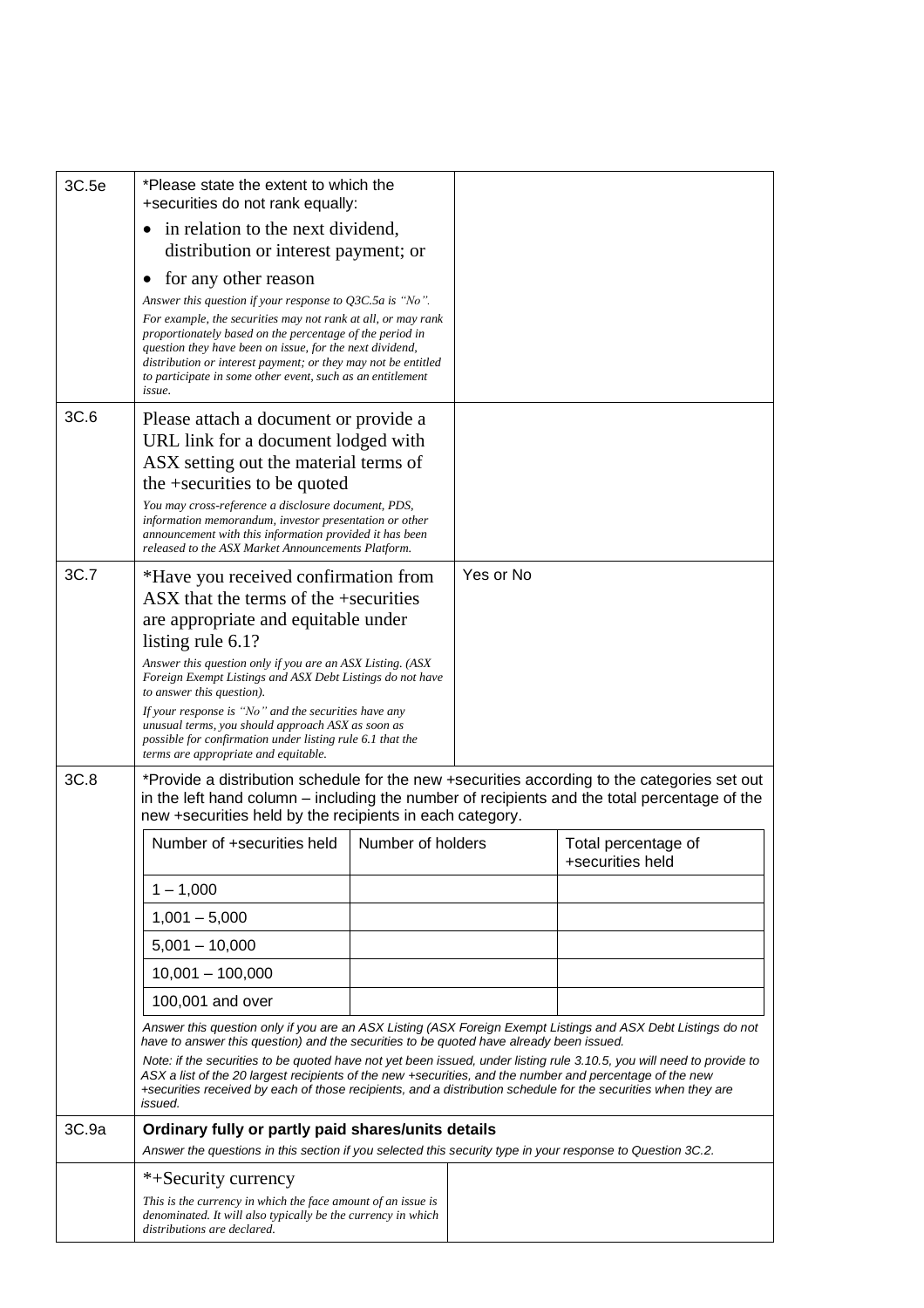|       | *Will there be CDIs issued over the<br>+securities?                                                                                                                                                                                                     | Yes or No |
|-------|---------------------------------------------------------------------------------------------------------------------------------------------------------------------------------------------------------------------------------------------------------|-----------|
|       | <i>*CDI</i> ratio<br>Answer this question if you answered "Yes" to the<br>previous question. This is the ratio at which CDIs can be<br>transmuted into the underlying security (e.g. $4:1$ means $4$                                                    | X:Y       |
|       | CDIs represent 1 underlying security whereas 1:4 means 1<br>CDI represents 4 underlying securities).                                                                                                                                                    |           |
|       | *Is it a partly paid class of +security?                                                                                                                                                                                                                | Yes or No |
|       | *Paid up amount: unpaid amount<br>Answer this question if answered "Yes" to the previous<br>question.<br>The paid up amount represents the amount of application<br>money and/or calls which have been paid on any security<br>considered 'partly paid' | X:Y       |
|       | The unpaid amount represents the unpaid or yet to be<br>called amount on any security considered 'partly paid'.<br>The amounts should be provided per the security currency<br>(e.g. if the security currency is $AUD$ , then the paid up and           |           |
|       | unpaid amount per security in AUD).                                                                                                                                                                                                                     |           |
|       | *Is it a stapled +security?                                                                                                                                                                                                                             | Yes or No |
|       | This is a security class that comprises a number of<br>ordinary shares and/or ordinary units issued by separate<br>entities that are stapled together for the purposes of<br>trading.                                                                   |           |
| 3C.9b | <b>Option details</b><br>Answer the questions in this section if you selected this security type in your response to Question 3C.2.                                                                                                                     |           |
|       | *+Security currency                                                                                                                                                                                                                                     |           |
|       | This is the currency in which the exercise price is payable.                                                                                                                                                                                            |           |
|       | *Exercise price                                                                                                                                                                                                                                         |           |
|       | The price at which each option can be exercised and<br>convert into the underlying security.                                                                                                                                                            |           |
|       | The exercise price should be provided per the security<br>currency ( <i>i.e.</i> if the security currency is AUD, the exercise<br>price should be expressed in AUD).                                                                                    |           |
|       | *Expiry date                                                                                                                                                                                                                                            |           |
|       | The date on which the options expire or terminate.                                                                                                                                                                                                      |           |
|       | *Details of the number and type of<br>+security (including its ASX security<br>code if the +security is quoted on<br>ASX) that will be issued if an option is<br>exercised                                                                              |           |
|       | For example, if the option can be exercised to receive one<br>fully paid ordinary share with ASX security code ABC,<br>please insert "One fully paid ordinary share (ASX:ABC)".                                                                         |           |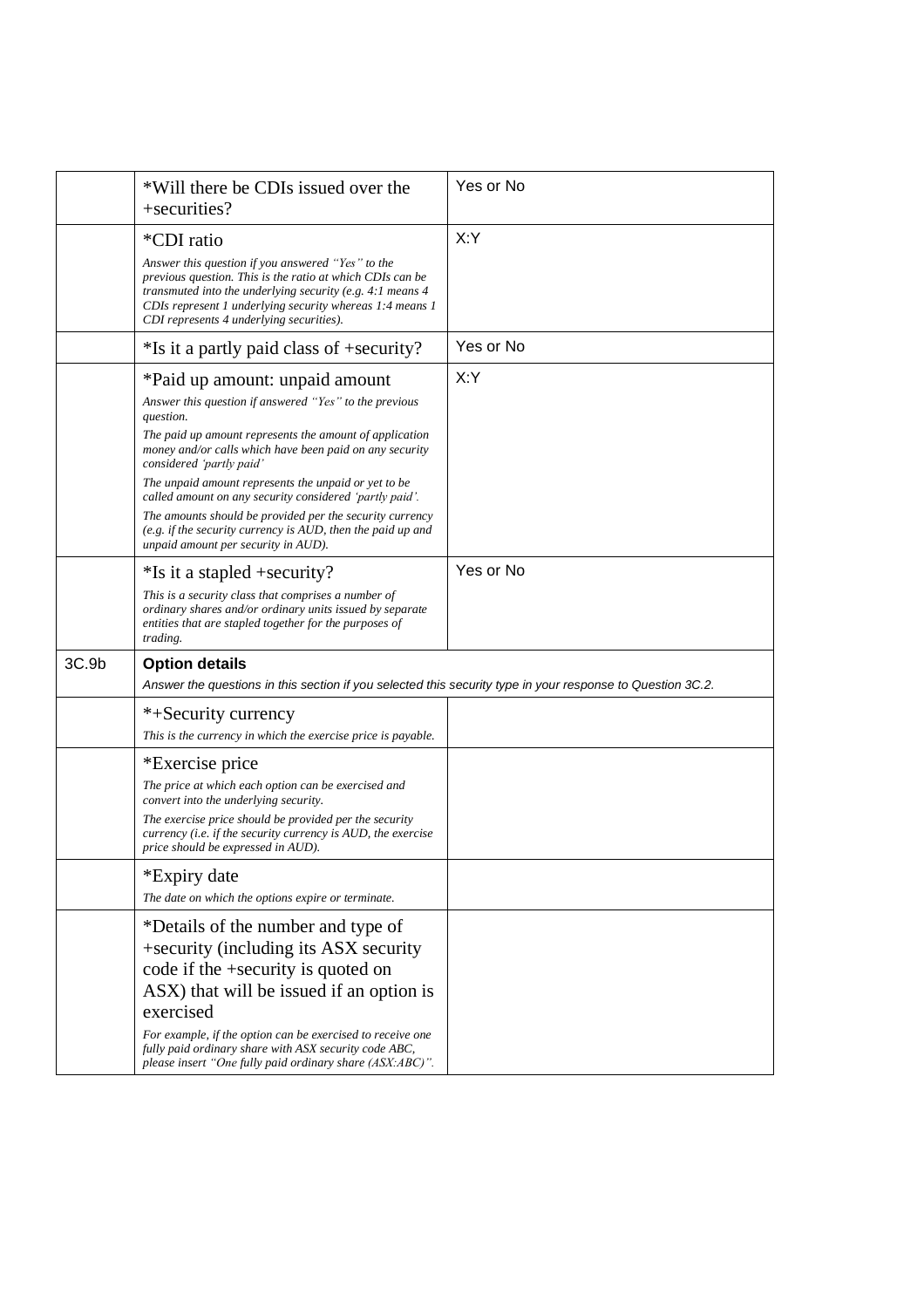| 3C.9c | Details of non-convertible +debt securities, +convertible debt securities, or<br>redeemable preference shares/units                                                    |                                                                                                                                                                                                          |  |  |
|-------|------------------------------------------------------------------------------------------------------------------------------------------------------------------------|----------------------------------------------------------------------------------------------------------------------------------------------------------------------------------------------------------|--|--|
|       | Answer the questions in this section if you selected one of these security types in your response to Question                                                          |                                                                                                                                                                                                          |  |  |
|       | 3C.2.                                                                                                                                                                  | Refer to Guidance Note 34 and the "Guide to the Naming Conventions and Security Descriptions for ASX Quoted<br>Debt and Hybrid Securities" for further information on certain terms used in this section |  |  |
|       | $*Type of + security$                                                                                                                                                  | Simple corporate bond<br>$\Box$                                                                                                                                                                          |  |  |
|       | Select one item from the list                                                                                                                                          | Non-convertible note or bond<br>$\Box$                                                                                                                                                                   |  |  |
|       |                                                                                                                                                                        | Convertible note or bond                                                                                                                                                                                 |  |  |
|       |                                                                                                                                                                        | Preference share/unit<br>$\Box$                                                                                                                                                                          |  |  |
|       |                                                                                                                                                                        | Capital note<br>$\Box$                                                                                                                                                                                   |  |  |
|       |                                                                                                                                                                        | <b>Hybrid security</b><br>$\Box$                                                                                                                                                                         |  |  |
|       |                                                                                                                                                                        | Other<br>$\Box$                                                                                                                                                                                          |  |  |
|       | *+Security currency                                                                                                                                                    |                                                                                                                                                                                                          |  |  |
|       | This is the currency in which the face value of the security<br>is denominated. It will also typically be the currency in<br>which interest or distributions are paid. |                                                                                                                                                                                                          |  |  |
|       | Face value                                                                                                                                                             |                                                                                                                                                                                                          |  |  |
|       | This is the principal amount of each security.                                                                                                                         |                                                                                                                                                                                                          |  |  |
|       | The face value should be provided per the security<br>currency ( <i>i.e.</i> if security currency is AUD, then the face<br>value per security in AUD).                 |                                                                                                                                                                                                          |  |  |
|       | *Interest rate type                                                                                                                                                    | $\Box$ Fixed rate                                                                                                                                                                                        |  |  |
|       | Select one item from the list                                                                                                                                          | Floating rate<br>$\Box$                                                                                                                                                                                  |  |  |
|       | Select the appropriate interest or dividend rate type per the<br>terms of the security. Definitions for each type are                                                  | Indexed rate<br>П                                                                                                                                                                                        |  |  |
|       | provided in the Guide to the Naming Conventions and<br>Security Descriptions for ASX Quoted Debt and Hybrid                                                            | Variable rate<br>$\vert \ \ \vert$                                                                                                                                                                       |  |  |
|       | <b>Securities</b>                                                                                                                                                      | Zero coupon/no interest or dividend<br>ப                                                                                                                                                                 |  |  |
|       |                                                                                                                                                                        | Other<br>П                                                                                                                                                                                               |  |  |
|       | Frequency of coupon/interest/dividend                                                                                                                                  | Monthly<br>$\Box$                                                                                                                                                                                        |  |  |
|       | payments per year                                                                                                                                                      | Quarterly<br>Ш                                                                                                                                                                                           |  |  |
|       | Select one item from the list.                                                                                                                                         | Semi-annual<br>П                                                                                                                                                                                         |  |  |
|       |                                                                                                                                                                        | Annual                                                                                                                                                                                                   |  |  |
|       |                                                                                                                                                                        | No coupon/interest payments                                                                                                                                                                              |  |  |
|       |                                                                                                                                                                        | Other<br>ப                                                                                                                                                                                               |  |  |
|       | First interest/dividend payment date                                                                                                                                   |                                                                                                                                                                                                          |  |  |
|       | A response is not required if you have selected "No<br>coupon/interest payments" in response to the question<br>above on the frequency of coupon/interest payments     |                                                                                                                                                                                                          |  |  |
|       | Interest/dividend rate per annum                                                                                                                                       | % p.a.                                                                                                                                                                                                   |  |  |
|       | Answer this question if the interest rate type is fixed.                                                                                                               |                                                                                                                                                                                                          |  |  |
|       | *Is the interest/dividend rate per<br>annum estimated at this time?<br>Answer this question if the interest rate type is fixed.                                        | Yes or No                                                                                                                                                                                                |  |  |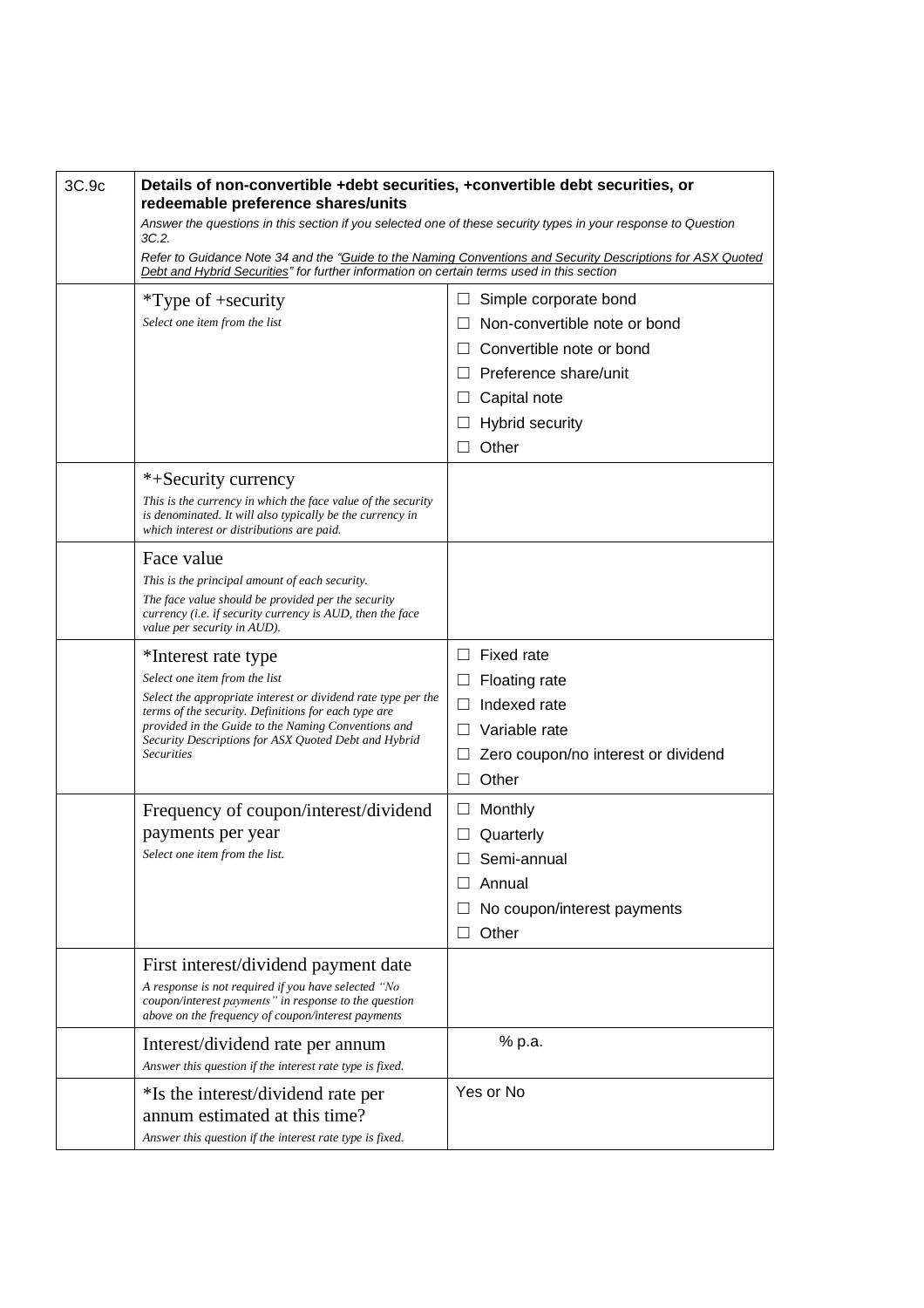| If the interest/dividend rate per annum<br>is estimated, then what is the date for<br>this information to be announced to the<br>market (if known)<br>Answer this question if the interest rate type is fixed and<br>your response to the previous question is "Yes".<br>Answer "Unknown" if the date is not known at this time.                                                                                                                                                                                                                                                                                                                                                |                                                                                                                         |
|---------------------------------------------------------------------------------------------------------------------------------------------------------------------------------------------------------------------------------------------------------------------------------------------------------------------------------------------------------------------------------------------------------------------------------------------------------------------------------------------------------------------------------------------------------------------------------------------------------------------------------------------------------------------------------|-------------------------------------------------------------------------------------------------------------------------|
| *Does the interest rate include a<br>reference rate, base rate or market rate<br>(e.g. BBSW or CPI)?<br>Answer this question if the interest rate type is floating or<br>indexed.                                                                                                                                                                                                                                                                                                                                                                                                                                                                                               | Yes or No                                                                                                               |
| *What is the reference rate, base rate<br>or market rate?<br>Answer this question if the interest rate type is floating or<br>indexed and your response to the previous question is<br>"Yes".                                                                                                                                                                                                                                                                                                                                                                                                                                                                                   |                                                                                                                         |
| *Does the interest/dividend rate<br>include a margin above the reference<br>rate, base rate or market rate?<br>Answer this question if the interest rate type is floating or<br>indexed.                                                                                                                                                                                                                                                                                                                                                                                                                                                                                        | Yes or No                                                                                                               |
| *What is the margin above the<br>reference rate, base rate or market rate<br>(expressed as a percent per annum)<br>Answer this question if the interest rate type is floating or<br>indexed and your response to the previous question is<br>"Yes".                                                                                                                                                                                                                                                                                                                                                                                                                             | % p.a.                                                                                                                  |
| *S128F of the Income Tax Assessment<br>Act status applicable to the +security<br>Select one item from the list<br>For financial products which are likely to give rise to a<br>payment to which s128F of the Income Tax Assessment Act<br>applies, ASX requests issuers to confirm the s128F status<br>of the security:<br>"s128F exempt" means interest payments are not<br>taxable to non-residents:<br>"Not s128F exempt" means interest payments are<br>$\bullet$<br>taxable to non-residents;<br>"s128F exemption status unknown" means the issuer is<br>$\bullet$<br>unable to advise the status;<br>"Not applicable" means $s128F$ is not applicable to this<br>security | s128F exempt<br>$\Box$<br>Not s128F exempt<br>$\Box$<br>s128F exemption status unknown<br>$\Box$<br>Not applicable<br>ப |
| $*$ Is the +security perpetual (i.e. no<br>maturity date)?                                                                                                                                                                                                                                                                                                                                                                                                                                                                                                                                                                                                                      | Yes or No                                                                                                               |
| *Maturity date<br>Answer this question if the security is not perpetual                                                                                                                                                                                                                                                                                                                                                                                                                                                                                                                                                                                                         |                                                                                                                         |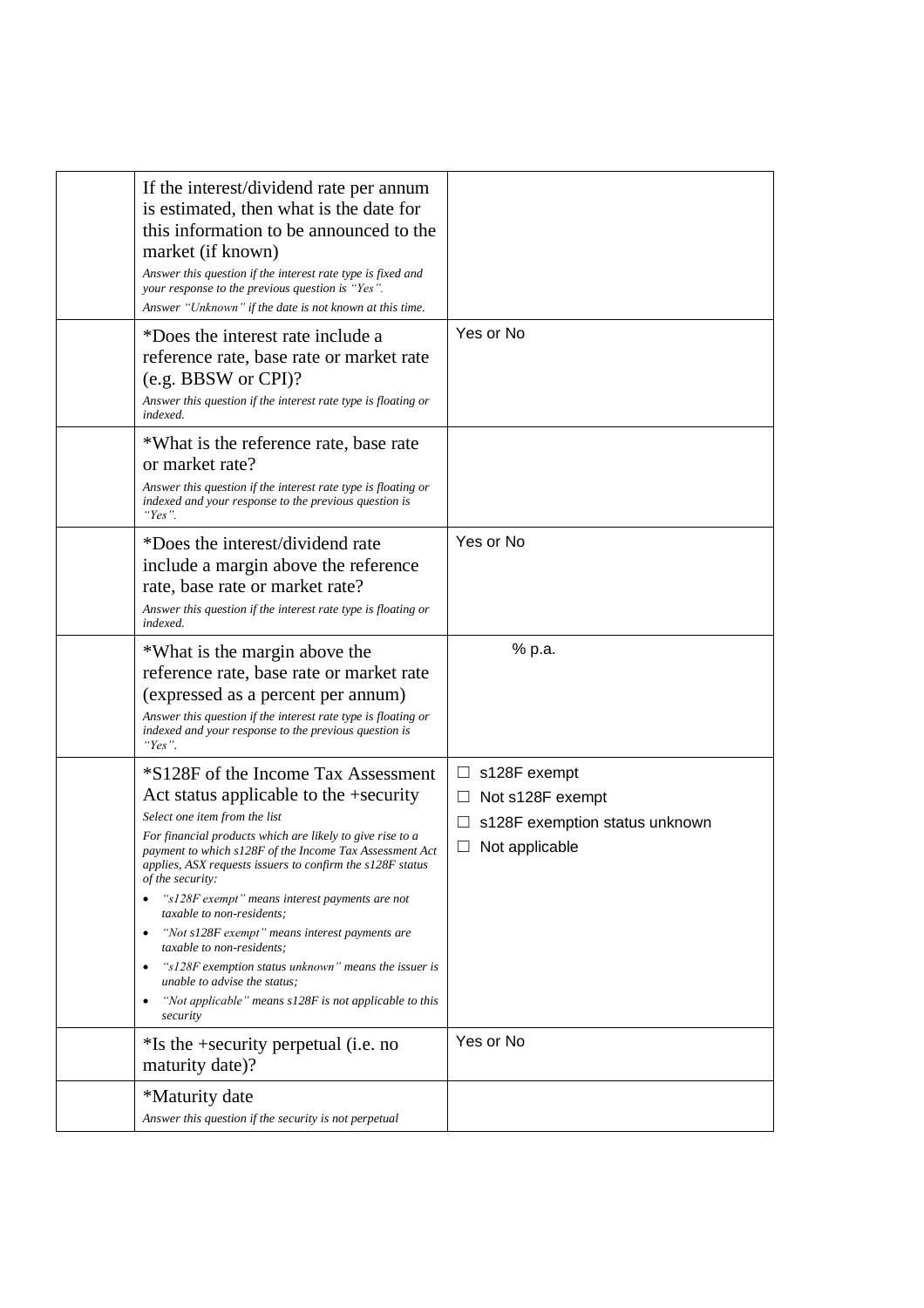|       | *Select other features applicable to the<br>+security<br>Up to 4 features can be selected. Further information is<br>available in the Guide to the Naming Conventions and<br>Security Descriptions for ASX Quoted Debt and Hybrid<br>Securities.                                                                                                                                                                                                                                                                                                                              | Simple<br>ш<br>Subordinated<br>$\Box$<br>Secured<br>$\Box$<br>Converting<br>ப<br>Convertible<br>Ш<br>Transformable<br>Exchangeable<br>⊔<br>Cumulative<br>$\perp$<br>Non-Cumulative<br>Redeemable<br>L<br>Extendable<br>$\Box$<br>Reset<br>$\perp$<br>Step-Down<br>L<br>Step-Up<br>$\Box$<br>Stapled<br>None of the above |
|-------|-------------------------------------------------------------------------------------------------------------------------------------------------------------------------------------------------------------------------------------------------------------------------------------------------------------------------------------------------------------------------------------------------------------------------------------------------------------------------------------------------------------------------------------------------------------------------------|--------------------------------------------------------------------------------------------------------------------------------------------------------------------------------------------------------------------------------------------------------------------------------------------------------------------------|
|       | *Is there a first trigger date on which a<br>right of conversion, redemption, call or<br>put can be exercised (whichever is<br>$first$ ?                                                                                                                                                                                                                                                                                                                                                                                                                                      | Yes or No                                                                                                                                                                                                                                                                                                                |
|       | *If yes, what is the first trigger date<br>Answer this question if your response to the previous<br>question is "Yes".                                                                                                                                                                                                                                                                                                                                                                                                                                                        |                                                                                                                                                                                                                                                                                                                          |
|       | Details of the number and type of<br>+security (including its ASX security<br>code if the +security is quoted on<br>ASX) that will be issued if the<br>+securities to be quoted are converted,<br>transformed or exchanged (per 1 new<br>+security)<br>Answer this question if the security features include<br>"converting", "convertible", "transformable" or<br>"exchangeable".<br>For example, if the security can be converted into 1,000<br>fully paid ordinary shares with ASX security code ABC,<br>please insert "1,000 fully paid ordinary shares<br>$(ASK:ABC)$ ". |                                                                                                                                                                                                                                                                                                                          |
| 3C.9d | Details of wholesale debt securities<br>Answer the questions in this section if you selected this security type in your response to Question Q3C.2.<br>Refer to Guidance Note 34 and the "Guide to the Naming Conventions and Security Descriptions for ASX<br>Quoted Debt and Hybrid Securities" for further information on certain terms used in this section                                                                                                                                                                                                               |                                                                                                                                                                                                                                                                                                                          |
|       | <b>CFI</b>                                                                                                                                                                                                                                                                                                                                                                                                                                                                                                                                                                    |                                                                                                                                                                                                                                                                                                                          |
|       | <b>FISN</b>                                                                                                                                                                                                                                                                                                                                                                                                                                                                                                                                                                   |                                                                                                                                                                                                                                                                                                                          |
|       | *+Security currency<br>This is the currency in which the face value of the security<br>is denominated. It will also typically be the currency in<br>which interest or distributions are paid.                                                                                                                                                                                                                                                                                                                                                                                 |                                                                                                                                                                                                                                                                                                                          |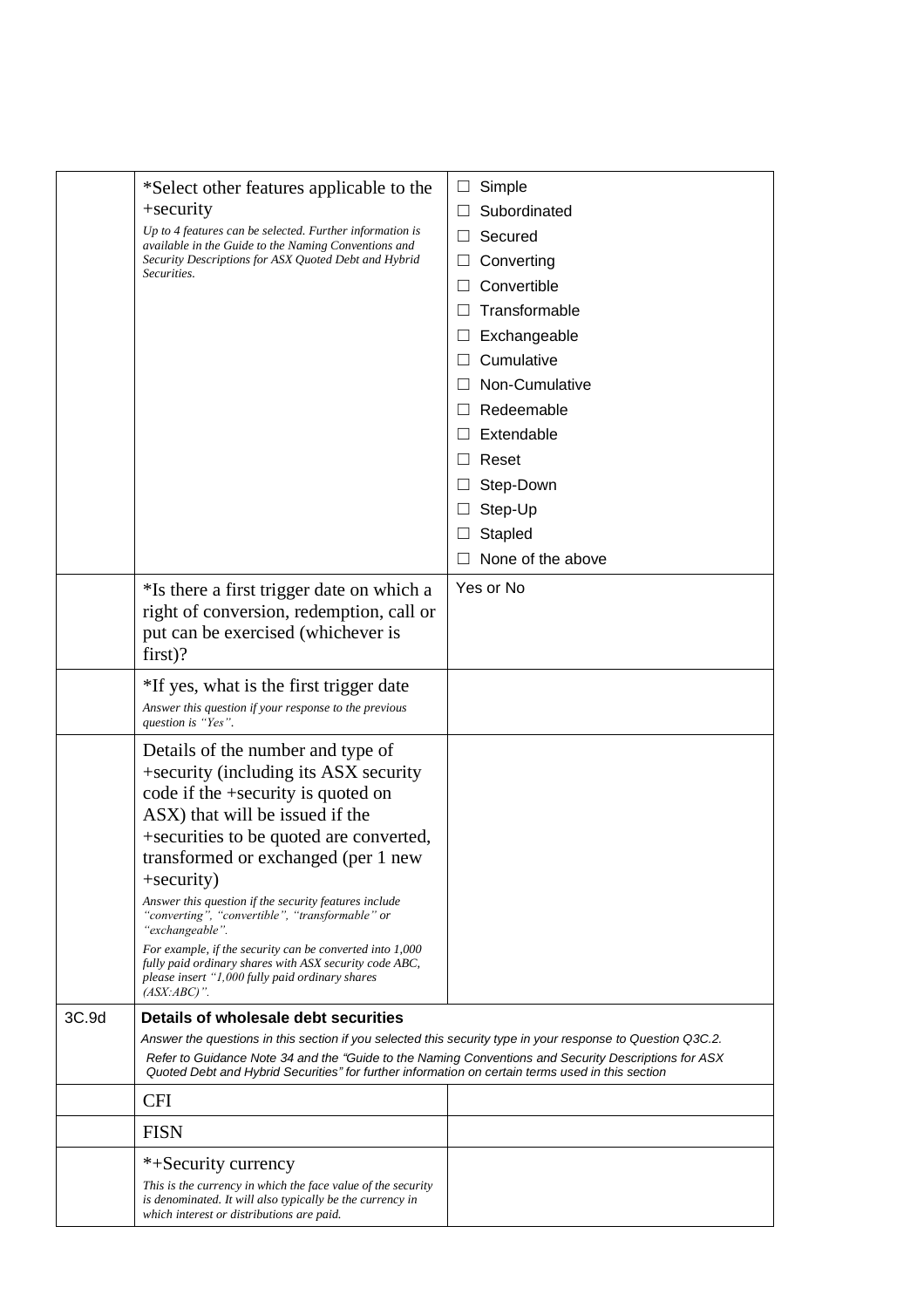|       | Total principal amount of class                                                                                                                                                                                                                                                                                                                                                                                                                                                                                                                    |                                                                                                                     |
|-------|----------------------------------------------------------------------------------------------------------------------------------------------------------------------------------------------------------------------------------------------------------------------------------------------------------------------------------------------------------------------------------------------------------------------------------------------------------------------------------------------------------------------------------------------------|---------------------------------------------------------------------------------------------------------------------|
|       | Face value<br>This is the offer $\ell$ issue price or value at which the security<br>was offered on issue.                                                                                                                                                                                                                                                                                                                                                                                                                                         |                                                                                                                     |
|       | Number of +securities<br>This should be the total principal amount of class divided<br>by the face value                                                                                                                                                                                                                                                                                                                                                                                                                                           |                                                                                                                     |
|       | *Interest rate type<br>Select the appropriate interest rate type per the terms of<br>the security. Definitions for each type are provided in the<br>Guide to the Naming Conventions and Security<br>Descriptions for ASX Quoted Debt and Hybrid Securities.<br>*Frequency of coupon/interest<br>payments per year                                                                                                                                                                                                                                  | $\Box$ Fixed rate<br>$\Box$ Floating rate<br>$\Box$ Fixed to floating<br>$\Box$ Floating to fixed<br>$\Box$ Monthly |
|       | Select one item from the list. The number of interest<br>payments to be made per year for a wholesale debt<br>security.                                                                                                                                                                                                                                                                                                                                                                                                                            | $\Box$ Quarterly<br>□ Semi-annual<br>$\Box$ Annual<br>$\Box$ No payments                                            |
|       | *First interest payment date<br>A response is not required if you have selected "No<br>payments" in response to the question above on the<br>frequency of coupon/interest payments.                                                                                                                                                                                                                                                                                                                                                                |                                                                                                                     |
|       | *Interest rate per annum<br>A response is not required if you have selected "No<br>payments" in response to the question above on the<br>frequency of coupon/interest payments. The rate represents<br>the total rate for the first payment period which may<br>include a reference or base rate plus a margin rate and<br>other adjustment factors where applicable, stated on a per<br>annum basis. If the rate is only an estimate at this time<br>please enter an indicative rate and provide the actual rate<br>once it has become available. | %                                                                                                                   |
|       | *Maturity date<br>The date on which the security matures.                                                                                                                                                                                                                                                                                                                                                                                                                                                                                          |                                                                                                                     |
|       | Class type description                                                                                                                                                                                                                                                                                                                                                                                                                                                                                                                             |                                                                                                                     |
|       | *S128F of the Income Tax Assessment<br>Act status applicable to the +security<br>Select one item from the list<br>For financial products which are likely to give rise to a<br>payment to which s128F of the Income Tax Assessment Act<br>applies, ASX requests issuers to confirm the s128F status<br>of the security:<br>"s128F exempt" means interest payments are not<br>٠                                                                                                                                                                     | $\Box$ s128F exempt<br>$\Box$ Not s128F exempt<br>$\Box$ s128F exemption status unknown<br>$\Box$ Not applicable    |
|       | taxable to non-residents;<br>"Not s128F exempt" means interest payments are<br>$\bullet$<br>taxable to non-residents;<br>"s128F exemption status unknown" means the issuer is<br>٠<br>unable to advise the status;<br>"Not applicable" means s128F is not applicable to this<br>security                                                                                                                                                                                                                                                           |                                                                                                                     |
| 3C.10 | Any other information the entity<br>wishes to provide about the +securities<br>to be quoted                                                                                                                                                                                                                                                                                                                                                                                                                                                        |                                                                                                                     |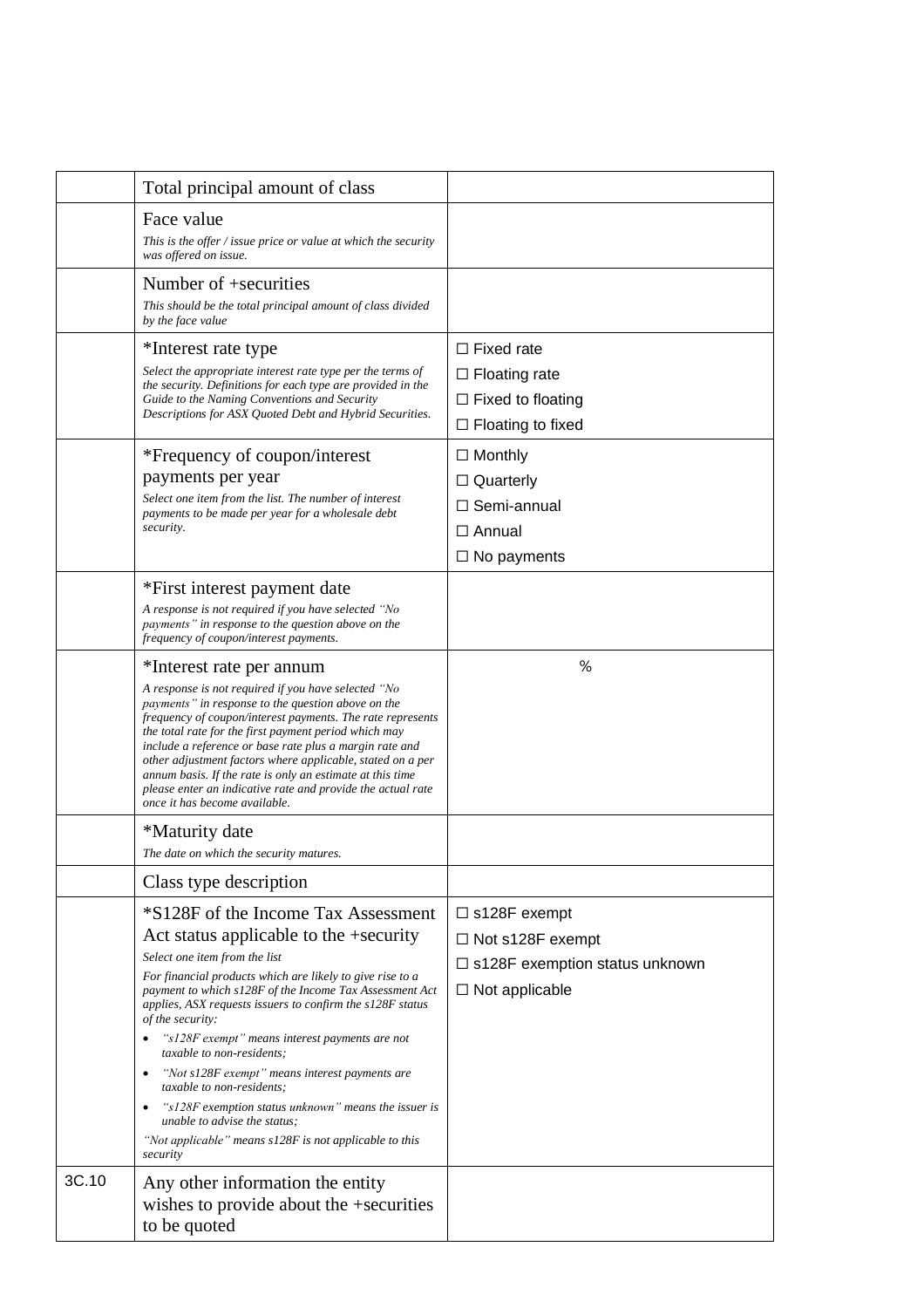## Part 4 – Issued capital following quotation

Following the quotation of the +securities the subject of this application, the issued capital of the entity will comprise:

Note: the figures provided in the tables in sections 4.1 and 4.2 below are used to calculate the total market capitalisation of the entity published by ASX from time to time. Please make sure you include in the relevant table each class of securities issued by *the entity.*

If you have quoted CHESS Depository Interests (CDIs) issued over your securities, include them in the table in section 4.1 and include in the table in section 4.2 any securities that do not have CDIs issued over them (and therefore are not quoted on ASX). Restricted securities should only be included in the table in section 4.1 if you are applying to have them quoted because the escrow period for the securities has expired or is about to expire. Otherwise include them in the table in section 4.2.

| * <b>Quoted +securities</b> (total number of each +class of +securities quoted on ASX following<br>the +quotation of the +securities the subject of this application) |                                                                                         |  |
|-----------------------------------------------------------------------------------------------------------------------------------------------------------------------|-----------------------------------------------------------------------------------------|--|
| ASX security code and description                                                                                                                                     | Total number of +securities on issue                                                    |  |
| <b>BSA Ordinary Fully Paid</b><br><b>BSAO Options</b>                                                                                                                 | 570,938,186<br>134,367,140                                                              |  |
| on ASX):                                                                                                                                                              | *Unquoted +securities (total number of each +class of +securities issued but not quoted |  |
| ASX security code and description                                                                                                                                     | Total number of +securities on issue                                                    |  |
| <b>BSAAA Performance Rights</b>                                                                                                                                       | 1,125,457                                                                               |  |
|                                                                                                                                                                       |                                                                                         |  |

#### Part 5 – Other Listing Rule requirements

The questions in this Part should only be answered if you are an ASX Listing (ASX Foreign Exempt Listings and ASX Debt Listings do not need *to complete this Part) and your response to Q2.1 is:*

- *"Securities issued under a dividend/distribution plan";*

- "Securities issued under an employee incentive scheme that are not subject to a restriction on transfer or that are to be quoted
- *notwithstanding there is a restriction on transfer"; or*

- *"Other".*

Note that if your response to Q2.1 is "Securities issued as part of a transaction or transactions previously announced to the market in an Appendix 3B", it is *assumed that you will have provided the information referred to in this Part in the Appendix 3B.*

| Question<br>No. | Question                                                                                                                                                                        | Answer |
|-----------------|---------------------------------------------------------------------------------------------------------------------------------------------------------------------------------|--------|
| 5.1             | *Are the +securities being issued under<br>an exception in Listing Rule 7.2 and<br>therefore the issue does not need any<br>security holder approval under Listing<br>Rule 7.1? | Yes    |
| 5.1a            | Enter the number of the applicable<br>exception in Listing Rule 7.2<br>Answer this question is your response to Q5.1 is "Yes"                                                   |        |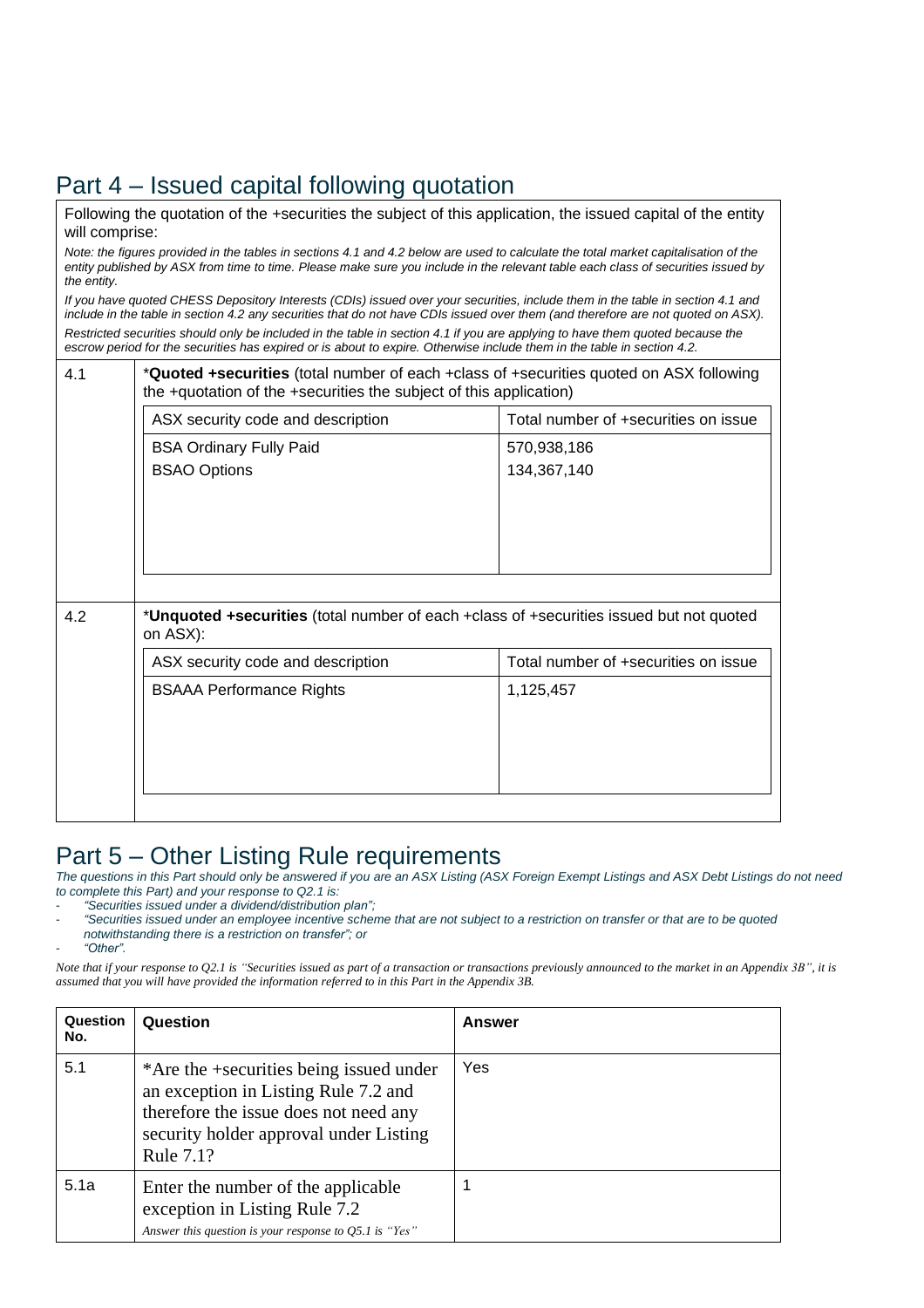| Note this should be a number between 1 and 17. |  |
|------------------------------------------------|--|
|                                                |  |
|                                                |  |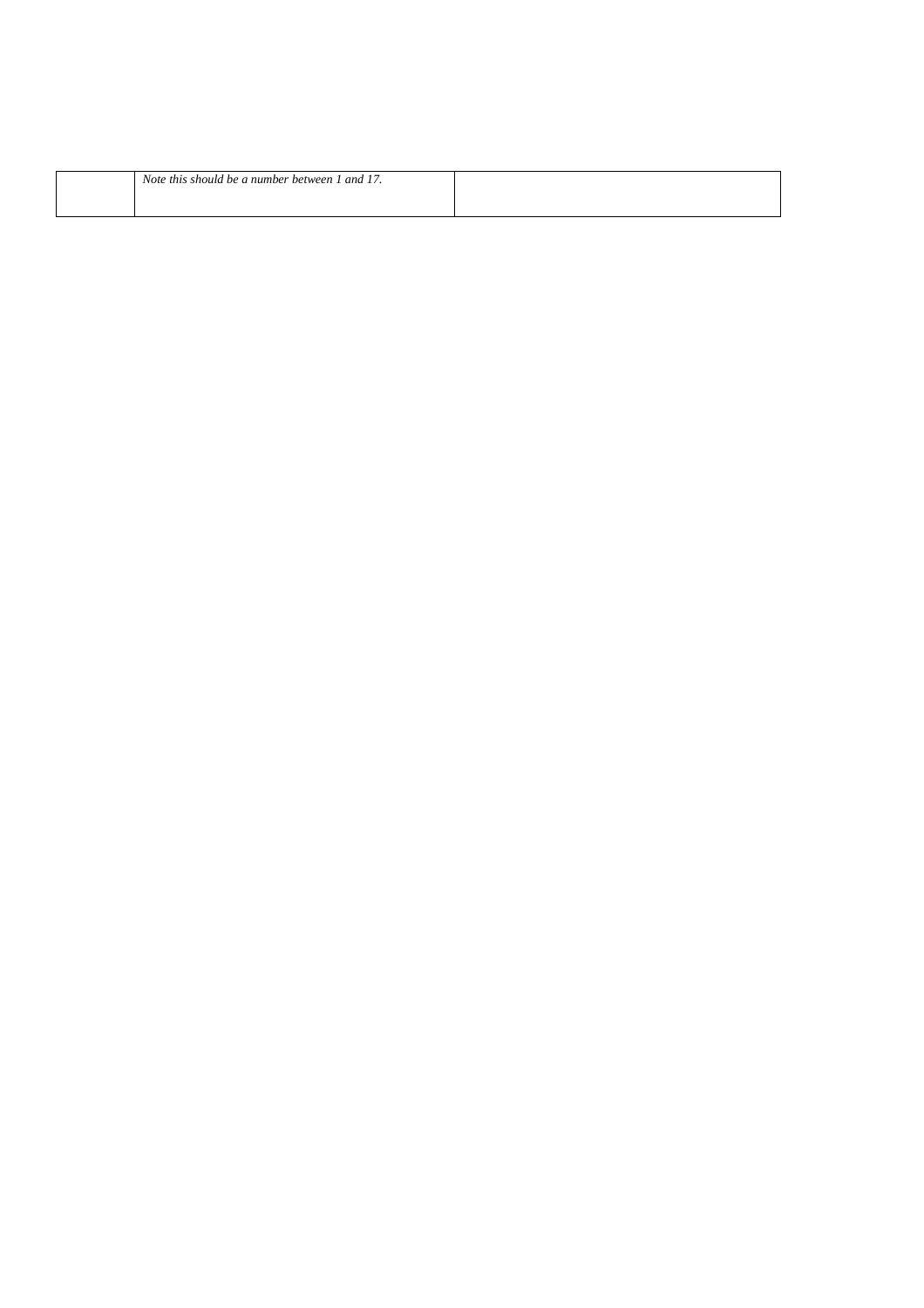| 5.1a.1             | *Does the +dividend or distribution plan<br>meet the requirement of listing rule 7.2<br>exception 4 that it does not impose a limit<br>on participation?<br>Answer this question if your response to Q5.1 is "Yes" and<br>your response to Q5.1a is "4".<br>Note: Exception 4 only applies where security holders are<br>able to elect to receive all of their dividend or distribution as<br>securities. For example, Exception 4 would not apply in the<br>following circumstances: 1) The entity has specified a dollar<br>limit on the level of participation e.g. security holders can<br>only participate to a maximum value of \$x in respect of their<br>entitlement, or 2) The entity has specified a maximum<br>number of securities that can participate in the plan e.g.<br>security holders can only receive securities in lieu of<br>dividend payable for x number of securities. | Yes or No        |
|--------------------|-------------------------------------------------------------------------------------------------------------------------------------------------------------------------------------------------------------------------------------------------------------------------------------------------------------------------------------------------------------------------------------------------------------------------------------------------------------------------------------------------------------------------------------------------------------------------------------------------------------------------------------------------------------------------------------------------------------------------------------------------------------------------------------------------------------------------------------------------------------------------------------------------|------------------|
| 5.2                | *Has the entity obtained, or is it<br>obtaining, +security holder approval for<br>the issue under listing rule 7.1?<br>Answer this question if the response to $Q5.1$ is "No".                                                                                                                                                                                                                                                                                                                                                                                                                                                                                                                                                                                                                                                                                                                  | Yes or No        |
| 5.2a               | *Date of meeting or proposed meeting<br>to approve the issue under listing<br>rule 7.1<br>Answer this question if the response to $Q5.1$ is "No" and the<br>response to Q5.2 is "Yes".                                                                                                                                                                                                                                                                                                                                                                                                                                                                                                                                                                                                                                                                                                          |                  |
| 5.2 <sub>b</sub>   | *Are any of the +securities being issued<br>without +security holder approval using<br>the entity's 15% placement capacity<br>under listing rule 7.1?<br>Answer this question if the response to $Q5.1$ is "No" and the<br>response to $Q5.2$ is "No".                                                                                                                                                                                                                                                                                                                                                                                                                                                                                                                                                                                                                                          | Yes or No        |
| 5.2 <sub>b.1</sub> | *How many +securities are being issued<br>without +security holder approval using<br>the entity's 15% placement capacity<br>under listing rule 7.1?<br>Answer this question if the response to $Q5.1$ is "No", the<br>response to $Q$ 5.2 is "No" and the response to $Q$ 5.2b is<br>"Yes".<br>If the response to Q5.2b is "Yes", please complete and<br>separately send by email to your ASX listings compliance<br>adviser a work sheet in the form of Annexure B to Guidance<br>Note 21 confirming the entity has the available capacity<br>under listing rule 7.1 to issue that number of securities.                                                                                                                                                                                                                                                                                       |                  |
| 5.2c               | *Are any of the +securities being issued<br>without +security holder approval using<br>the entity's additional 10% placement<br>capacity under listing rule 7.1A (if<br>applicable)?<br>Answer this question if the response to $Q5.1$ is "No" and the<br>response to $Q5.2$ is "No".                                                                                                                                                                                                                                                                                                                                                                                                                                                                                                                                                                                                           | Yes or No or n/a |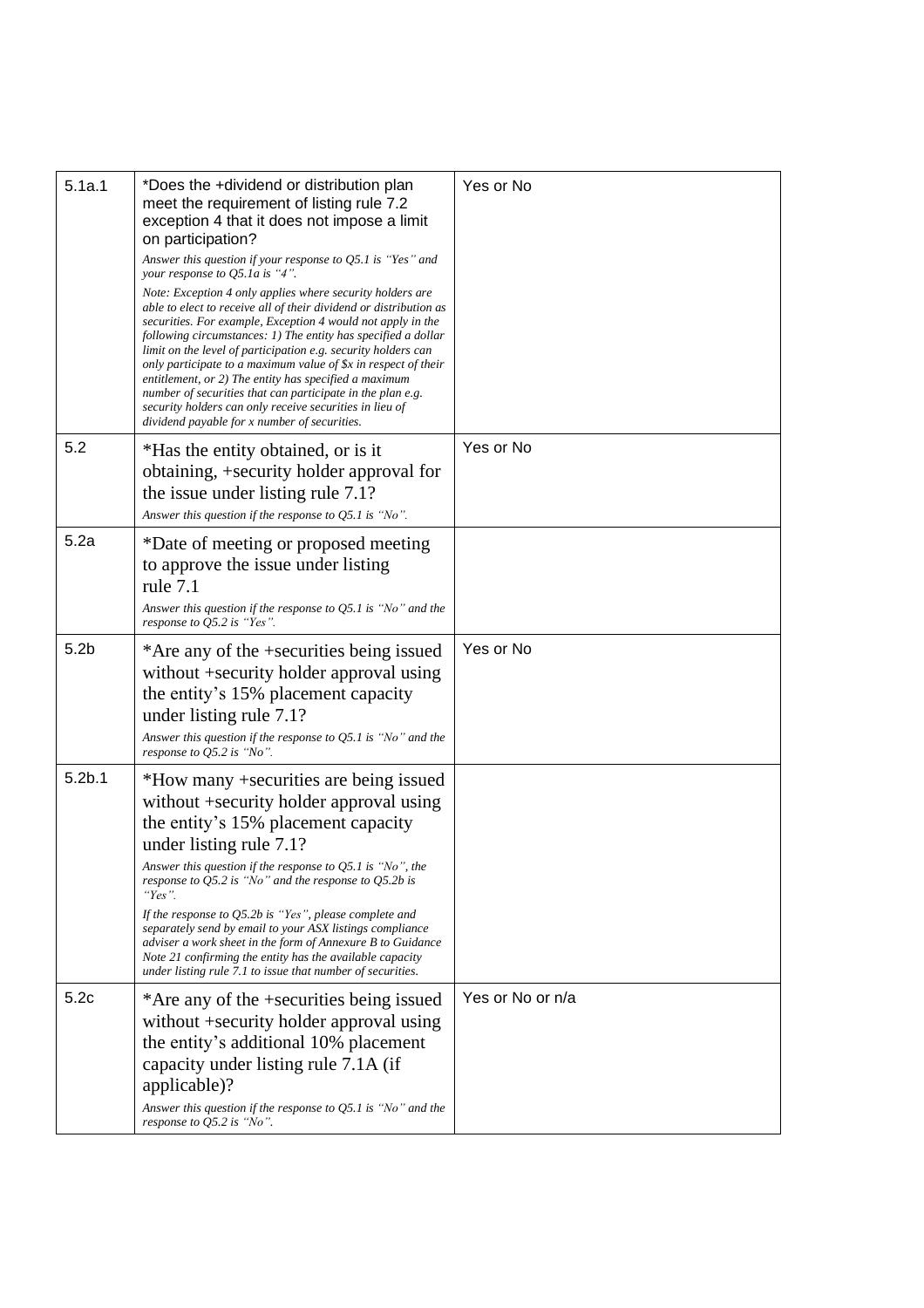| 5.2c.1 | *How many +securities are being issued<br>without +security holder approval using<br>the entity's additional 10% placement<br>capacity under listing rule 7.1A?                                                                                                                                                     |  |
|--------|---------------------------------------------------------------------------------------------------------------------------------------------------------------------------------------------------------------------------------------------------------------------------------------------------------------------|--|
|        | Answer this question if the response to $Q5.1$ is "No", the<br>response to $Q$ 5.2 is "No" and the response to $Q$ 5.2 $c$ is<br>"Yes".                                                                                                                                                                             |  |
|        | If the response to $Q$ 5.2 $c$ is "Yes", please complete and<br>separately send by email to your ASX listings compliance<br>adviser a work sheet in the form of Annexure $C$ to Guidance<br>Note 21 confirming the entity has the available capacity<br>under listing rule 7.1A to issue that number of securities. |  |

Introduced 01/12/19; amended 31/01/20; 05/06/21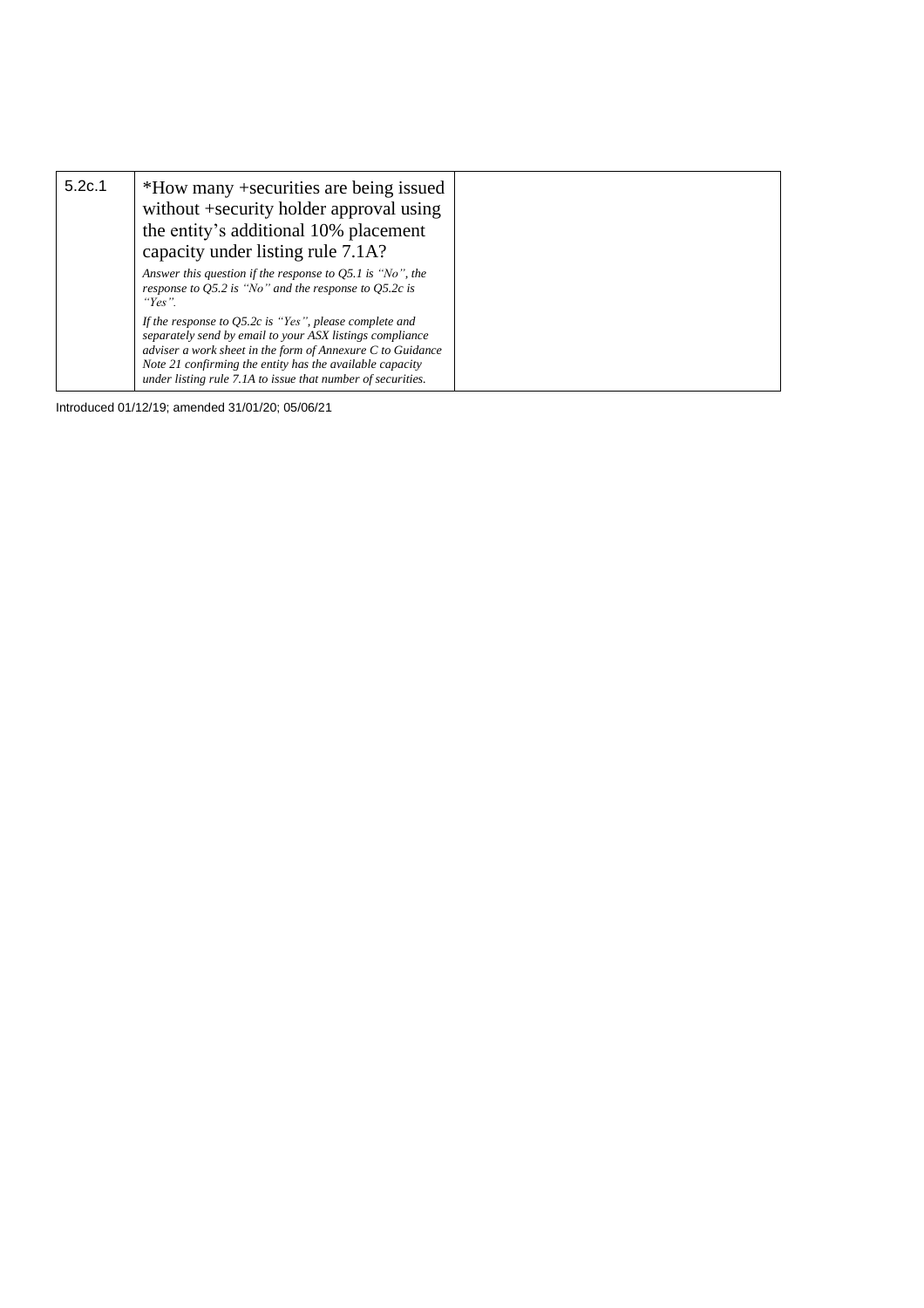## Computershare

**BSA LIMITED LISTED OPTIONS EXPIRING 30-APR-2025 EXERCISABLE AT \$0.10 As of 11 May 2022**

#### **Top Holders Snapshot - Ungrouped Composition : OPT**

**Rank Name Address Units % of Units** 1. NATIONAL NOMINEES LIMITED 42.16 2. CITICORP NOMINEES PTY LIMITED 23.54 3. BIRKETU PTY LTD 22,939,110 17.07 4. ABN AMRO CLEARING SYDNEY NOMINEES PTY LTD<br><CUSTODIAN A/C> ADIVANINO OLEANINO STENET NOMINEEST TTETE<br><CUSTODIAN A/C> 2,320,000 1.73 5. WHOLESALE INVESTOR AFSL P/L < QSHARES MARKET NEUTRAL A/C> 820,000 0.61 DET ALANGO MANNET TRANSPORT OF THE RELATIONSHIP OF THE BOOK OF THE BOOK OF THE BOOK O<br>NEUTRAL A/C> 6. MR JIAMING QI 6. MATSHI 2001 NASHA 2002 NASHA 2003 NASHA 2003 NASHA 2004 NASHA 2004 NASHA 2004 NASHA 2004 N 7. MR MATTHEW QI 6.54 NO.54 NO.54 NO.54 NO.54 NO.54 NO.54 NO.54 NO.54 NO.54 NO.54 NO.54 NO.54 NO.54 NO.54 NO.54 8. NETWEALTH INVESTMENTS LIMITED <WRAP SERVICES A/C> 682,368 0.51 eration of the Second Second Case of the Second Case of the Second Case of the Second Case of the Second Case of the Second Case of the Second Case of the Second Case of the Second Case of the Second Case of the Second Cas of the control of the control of the control of the control of the control of the control of the control of the control of the control of the control of the control of the control of the control of the control of the contr 11. KNRRJR PTY LTD <KNRRJR INVESTMENT A/C> 518,241 0.39 12. EMELWIN PTY LTD <N & E YATES SUPER FUND A/C> 500,000 0.37 13. MR PAUL MERLO 500,000 0.37 of the UBS NOMINEES PTY LTD 60.000 percent in the USA of the USA of the USA of the USA of the USA of the USA of the USA of the USA of the USA of the USA of the USA of the USA of the USA of the USA of the USA of the USA of 15. SERLETT PTY LTD <DILIGENT INV SUPER FUND A/C> 471,100 40.35

Page 1 of 2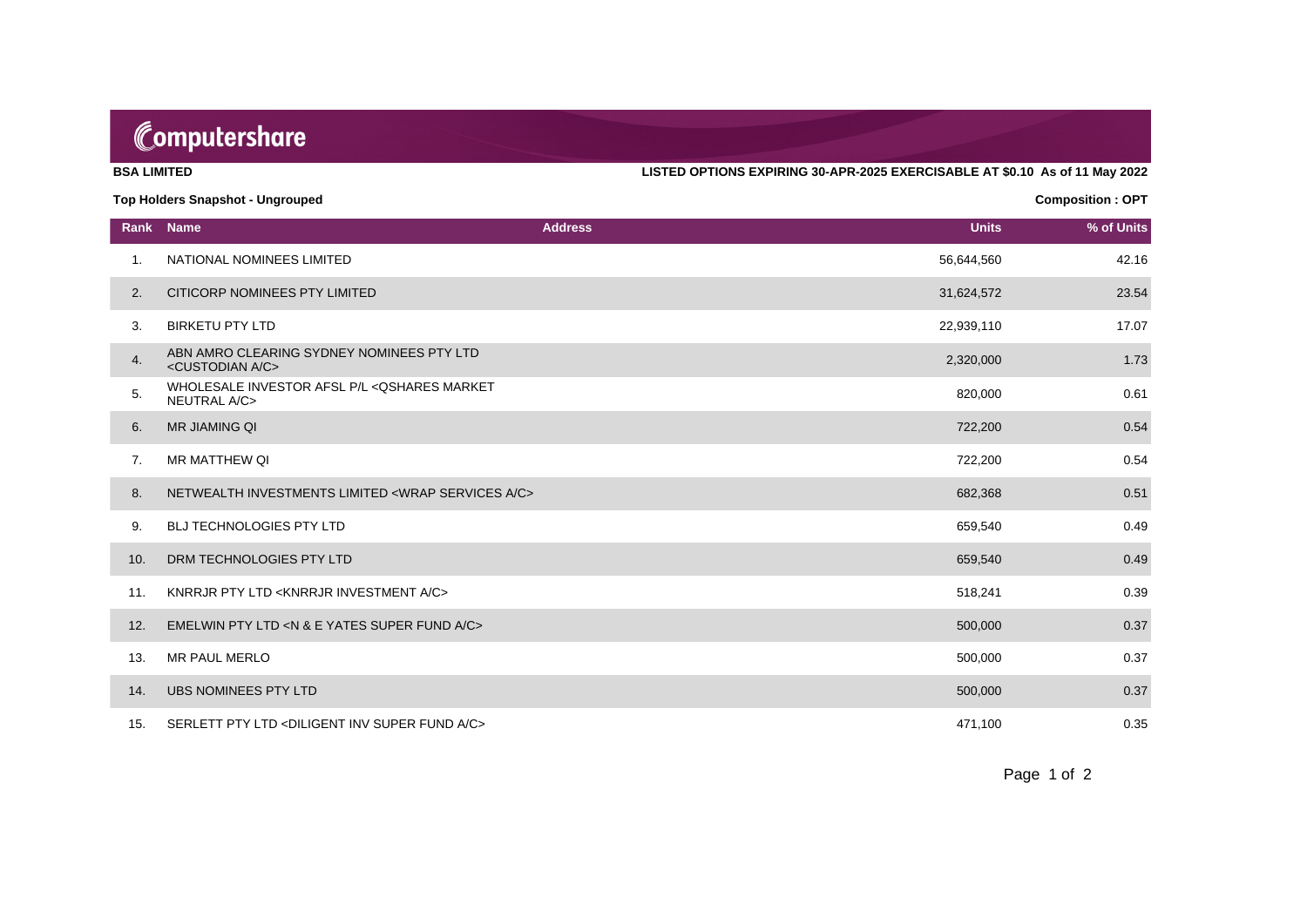|     | Rank Name                                                                           | <b>Units</b><br><b>Address</b> | % of Units |
|-----|-------------------------------------------------------------------------------------|--------------------------------|------------|
| 16. | SJ CAPITAL PTY LTD                                                                  | 471,100                        | 0.35       |
| 17. | <b>MR BRENT FISHER</b>                                                              | 450,000                        | 0.33       |
| 18. | <b>MS XUEYAN QI</b>                                                                 | 432,000                        | 0.32       |
| 19. | MCEVOLUSSION PTY LTD <j &="" a="" c="" fund="" mcnally="" p="" s=""></j>            | 423,990                        | 0.32       |
| 20. | TRINITY DIRECT PTY LTD                                                              | 422,535                        | 0.31       |
|     | Totals: Top 20 holders of LISTED OPTIONS EXPIRING 30-APR-2025 EXERCISABLE AT \$0.10 | 122,483,056                    | 91.16      |
|     | <b>Total Remaining Holders Balance</b>                                              | 11,884,084                     | 8.84       |